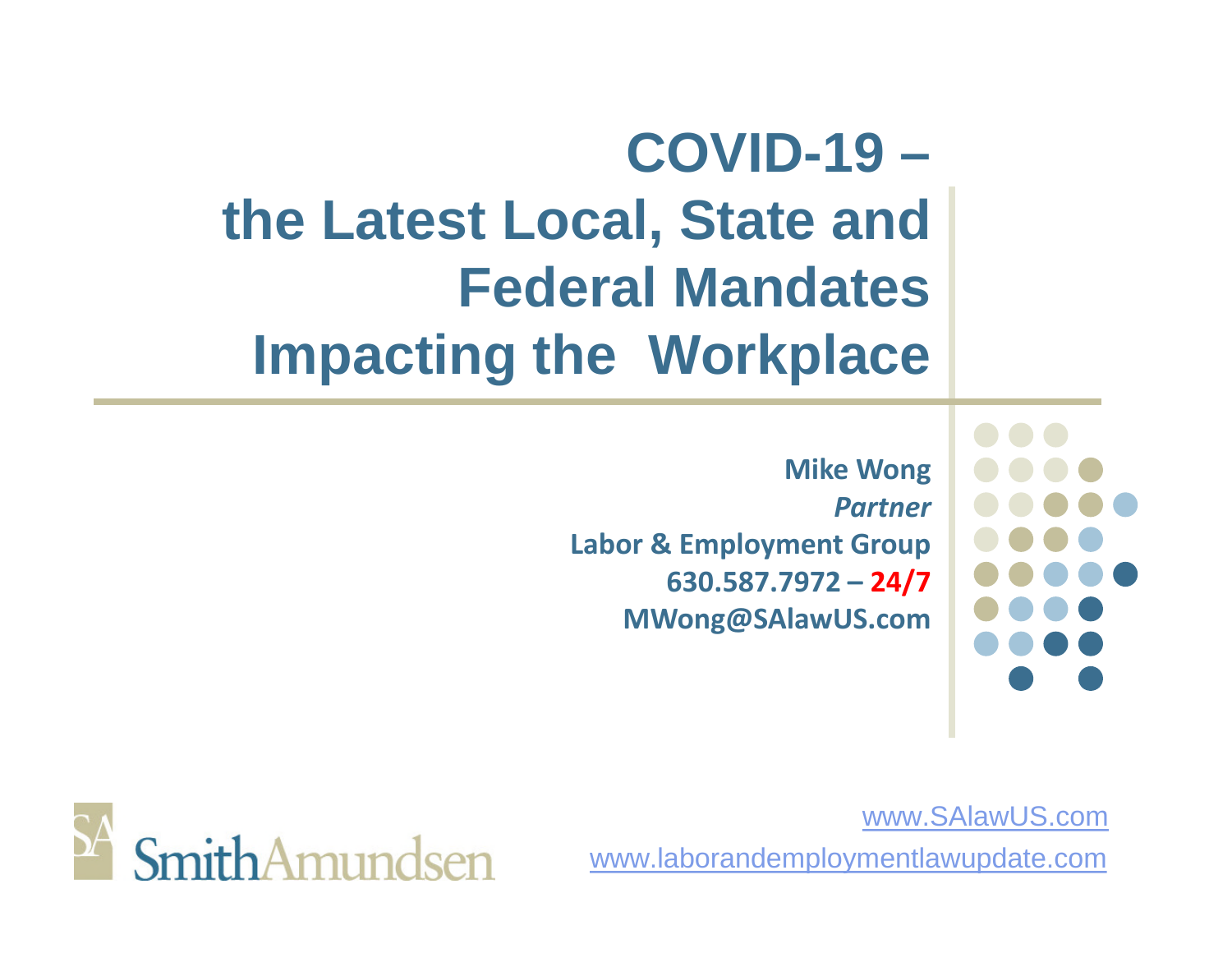# **Initial Thoughts…**



**As COVID-19 spreads employers are taking precautions to protect their workplaces while still trying to conduct business.**

- NO UNIFORM path Depends on industry, location and jobs
- Situation is fluid and changes by the hour.
- DO NOT think there's a "right way" of handling this situation
- The **TWO** most important things to keep in mind from a business perspective:
	- o 1) Health, welfare and safety of everyone (employees, contractors, customers, suppliers, the public, etc…) and
	- o 2) Ability to operate your business as effectively as possible.

**Purpose of today is to educate you regarding COVID-19 and to provide an understanding of your rights and responsibilities.**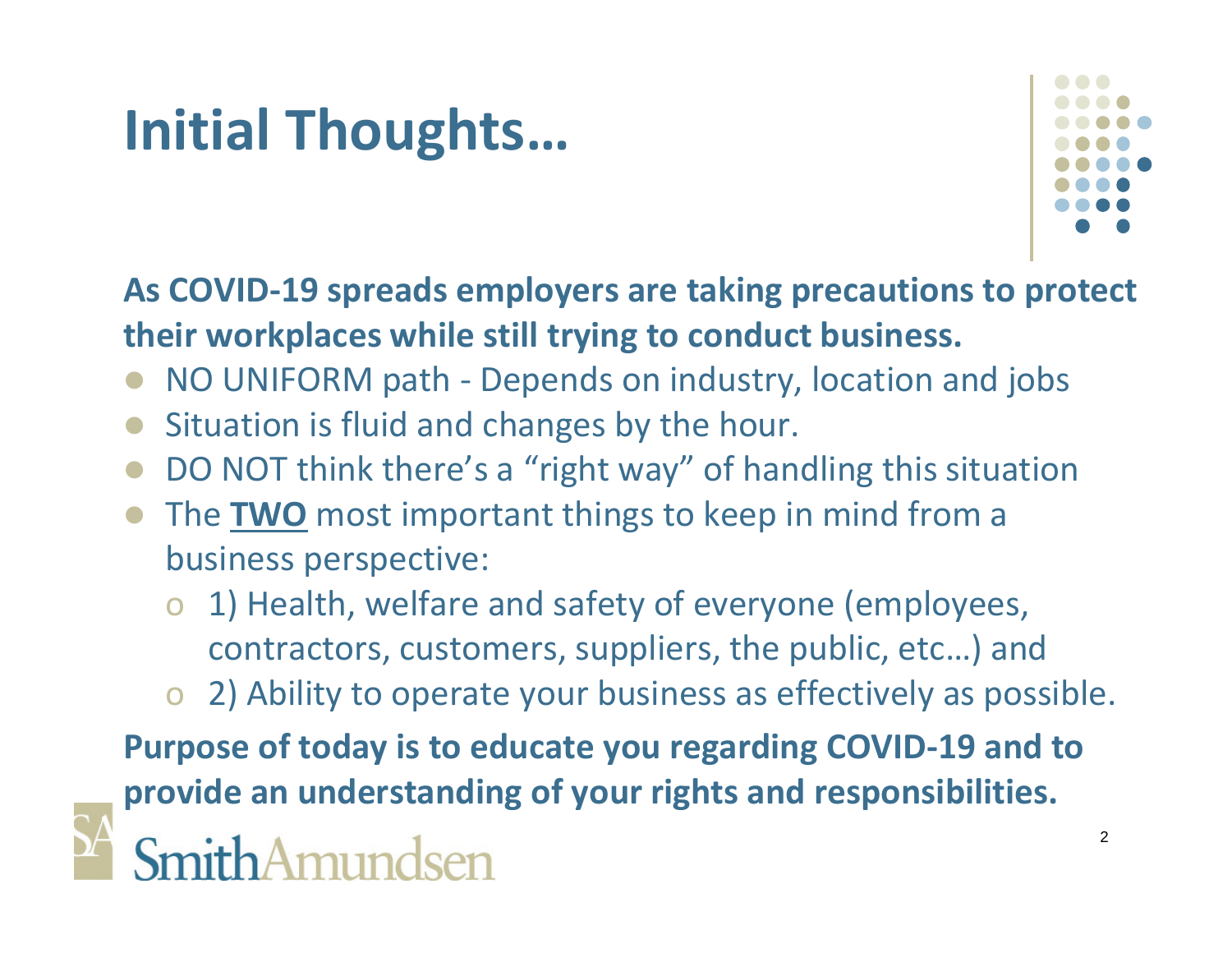### **H.R.6201 – Effective April 1, 2020 Families First Coronavirus Response Act**



FFCRA has three (3) areas that employers must IMMEDIATELY pay close attention to:

- 1) PAID LEAVE;
- 2) EXPANSION OF FMLA LEAVE; and
- 3) EXPANSION OF UI BENEFITS (including the possible extension of UI benefits beyond 26 weeks).

Applicable April 1, 2020 to December 31, 2020.

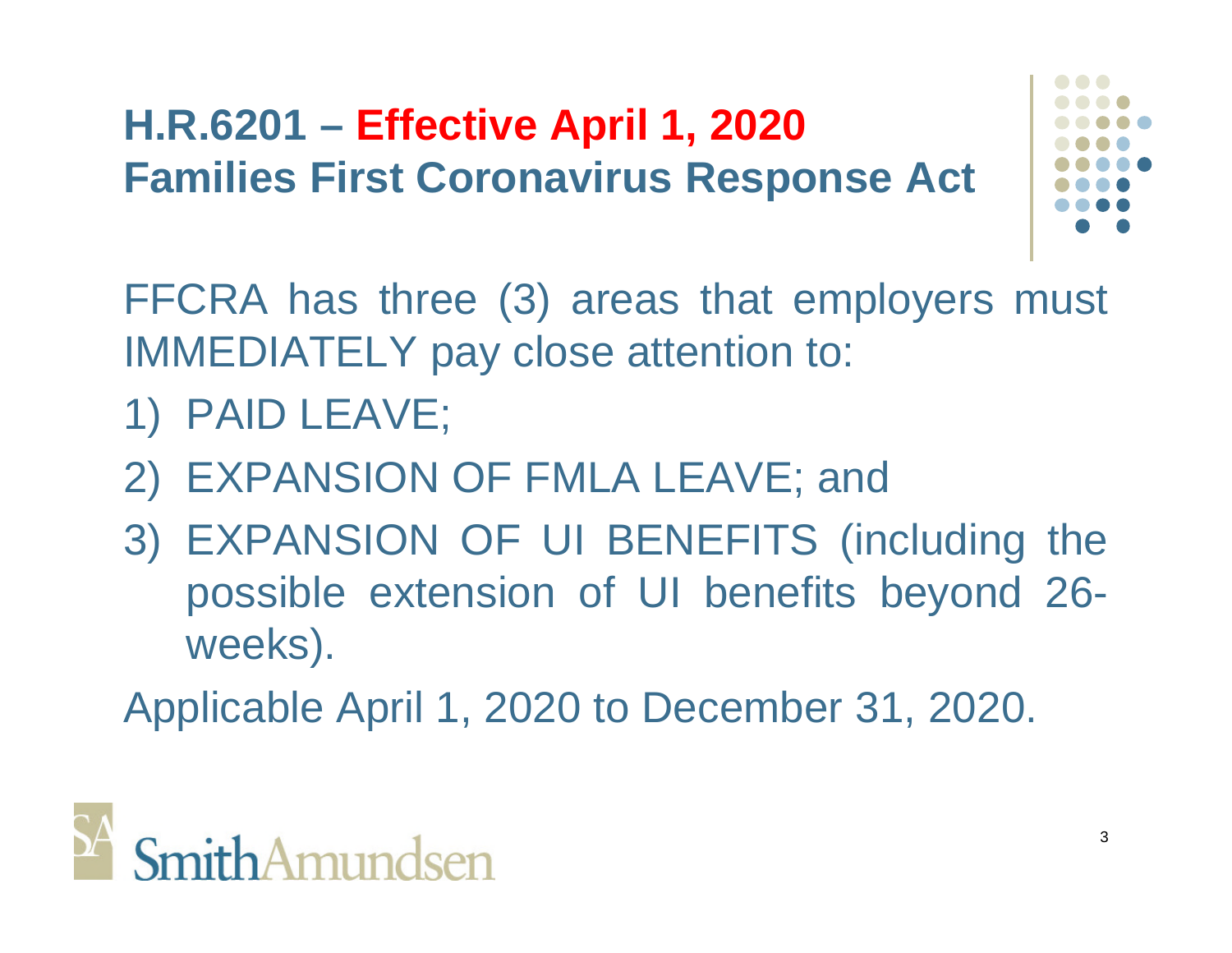

- **Employers –** All private sector employers with LESS THAN 500 employees and all government employers
	- o Employers with 50 or less employees may be exempt. Regulations will be issued by DOL – exemptions triggered if "viability" of the business is in jeopardy OR if healthcare workers and emergency responders.

#### **Employees** –

- o *Paid Sick Leave*: Employees who are not able to work or able to work remotely ("telework") under the following circumstances
- o *Paid FMLA*: All Employees employed for **30 calendar days** (No 75 miles, 12 months or hours worked)
	- Days worked as Temp Worker may count towards 30 calendar days

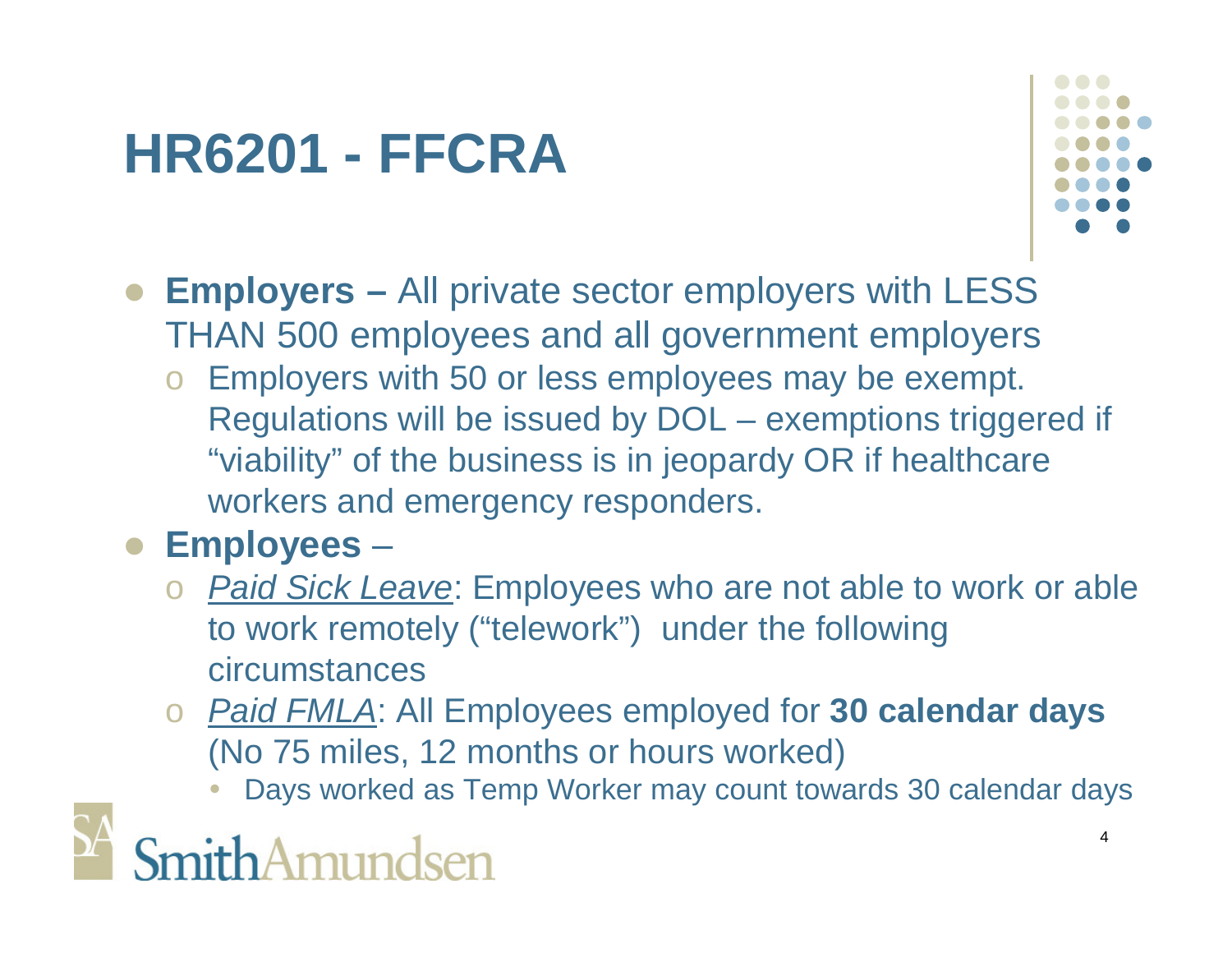# **HR6201 – FFCRA – Paid Sick Leave**



- **Amount of Leave**: 2 Weeks Paid
- **Employer's Leave Policies**: PSL is in addition to any paid sick leave offered by Employer o Employer may not require Employee to use other Paid leave first.
- **Notice/Call-In**: After the first day, employer may require the employee to follow reasonable notice requirements

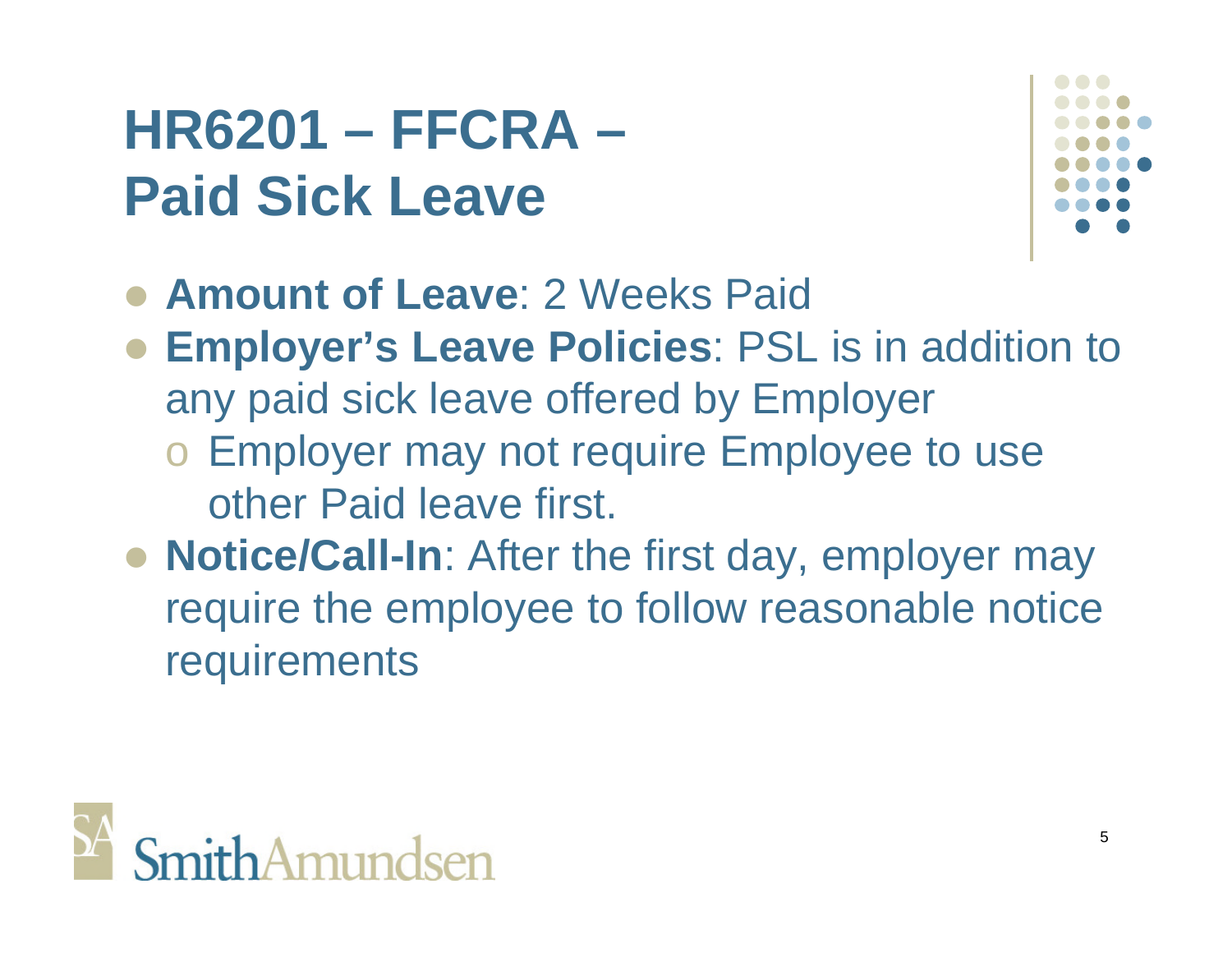# **HR6201 – FFCRA – Paid FMLA**

- **Amount of Paid FMLA Leave** 12 weeks
	- o First 2 Weeks are Unpaid
	- o Next 10 Weeks are Paid
- Does not expand 12 weeks provided under FMLA.
- Restoration to position requirement of FMLA does not apply if less than 25 employees, and:
	- 1) position held by EE prior to leave does not exist due to economic conditions or other changes in operating due to COVID-19,
	- 2) Employer makes reasonable efforts to restore employee to equivalent position w/ equivalent pay, benefits, etc., and
	- 3) Employer makes reasonable efforts to contact employee if an equivalent position becomes available within 1 year from the end of the leave (or 12 weeks from date leave started)

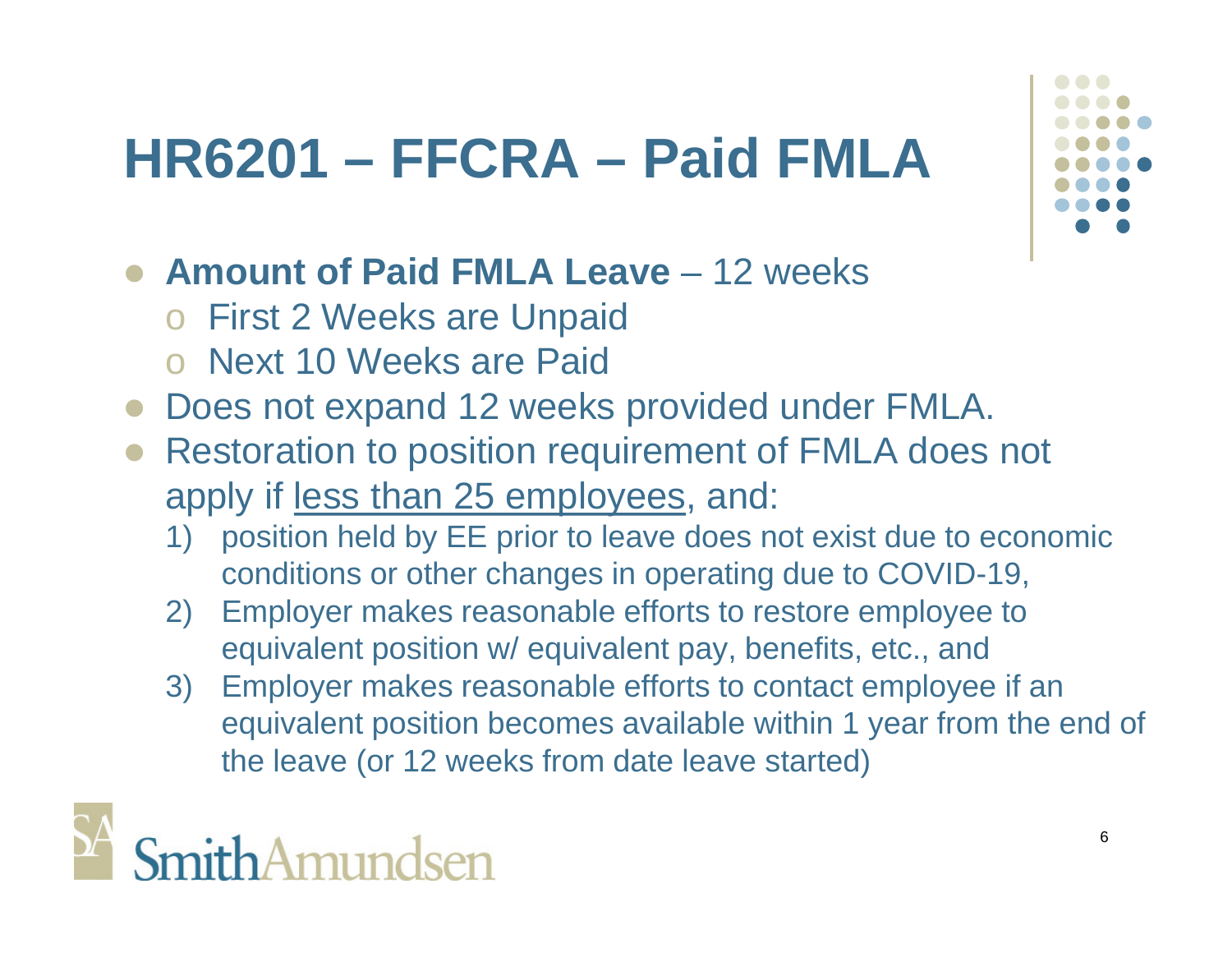**Qualifying Reasons for Paid Sick Leave (PSL) and Paid FMLA (PF):**

- **1) PSL is subject to a Federal, State, or local quarantine or isolation order related to COVID-19;**
- **2) PSL has been advised by a health care provider to selfquarantine related to COVID-19;**
- **3) PSL is experiencing COVID-19 symptoms and is seeking a medical diagnosis;**
- 4) PSL is caring for an individual subject to an order described in (1) or self-quarantine as described in (2);
- 6) PSL is experiencing any other substantially-similar condition specified by the Secretary of Health and Human Services, in consultation with the Secretaries of Labor and Treasury.
- **5) PSL & PF is caring for a child whose school or place of care is closed (or child care provider is unavailable) for reasons related to COVID-19.**



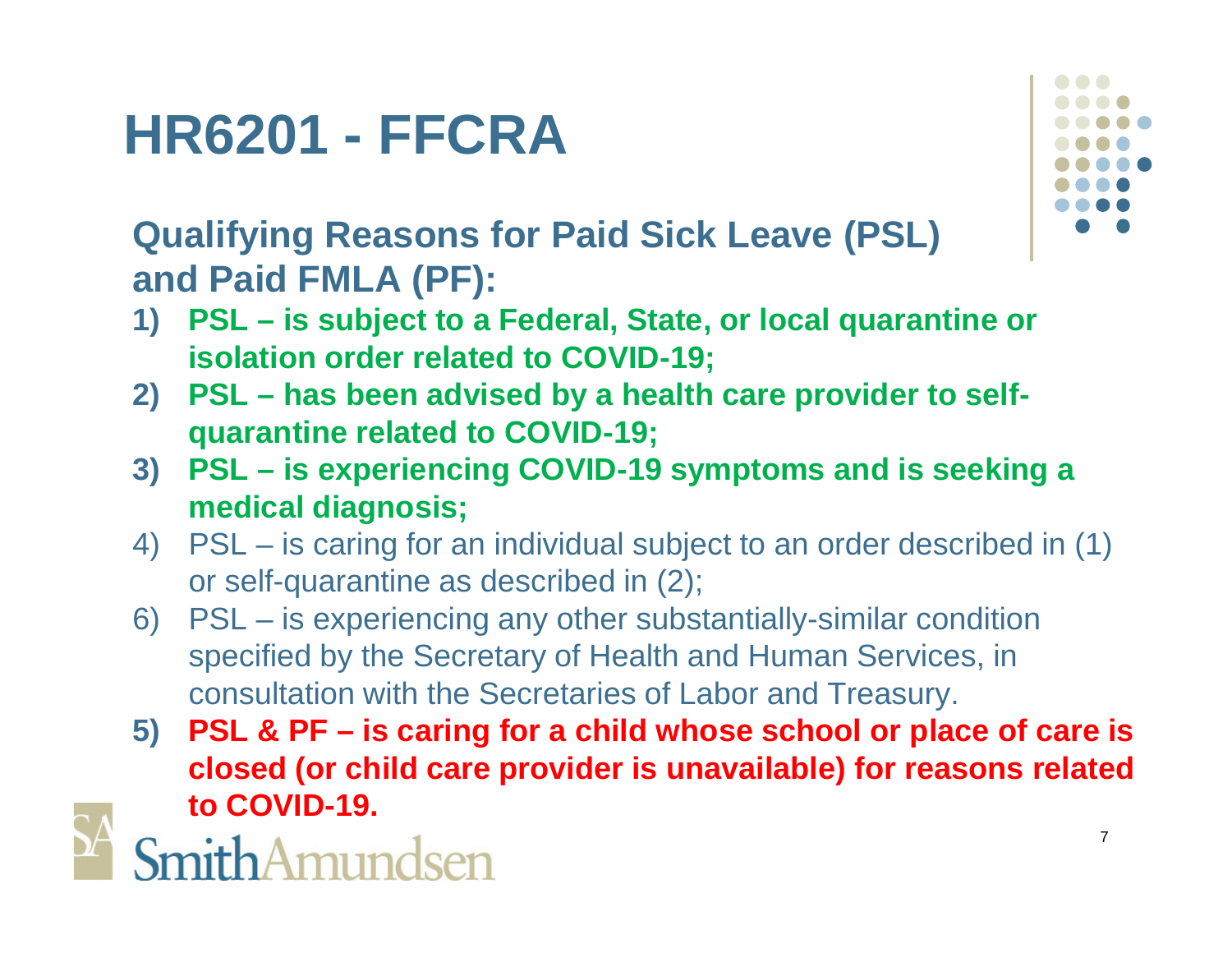

- **Reasons (1), (2), (3) PSL** Two weeks (up to 80 hours) of **paid sick time** at **100% employee's regular rate of pay, up to \$511 for a total of \$5,110** where the employee is unable to work because:
	- o **(1)** subject to a Federal, State, or local government quarantine or isolation order related to COVID-19;
	- o **(2)** has been advised by a health care provider to selfquarantine related to COVID-19; or
	- o **(3)** is experiencing COVID-19 symptoms and is seeking a medical diagnosis.

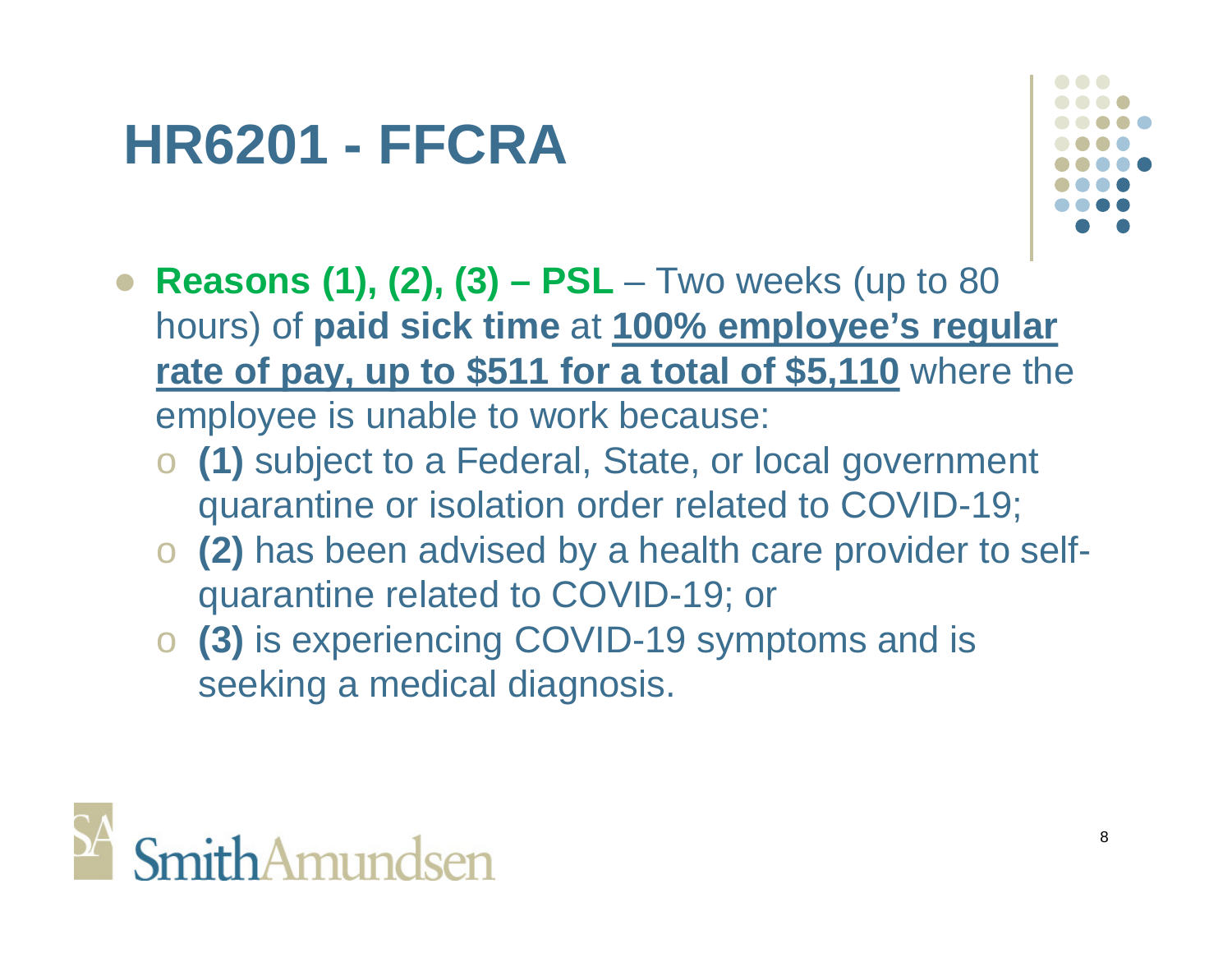

- **Reasons (4), (6) PSL** Two weeks (up to 80 hours) of **paid sick time** at **two-thirds (2/3) the employee's regular rate of pay, up to \$200 for a total of \$2,000** because the employee
	- o **(4)** is caring for an individual subject to a quarantine order or self-quarantine;
	- o **(6)** the employee is experiencing a substantially similar condition as specified by the Secretary of Health and Human Services, in consultation with the Secretaries of the Treasury and Labor.

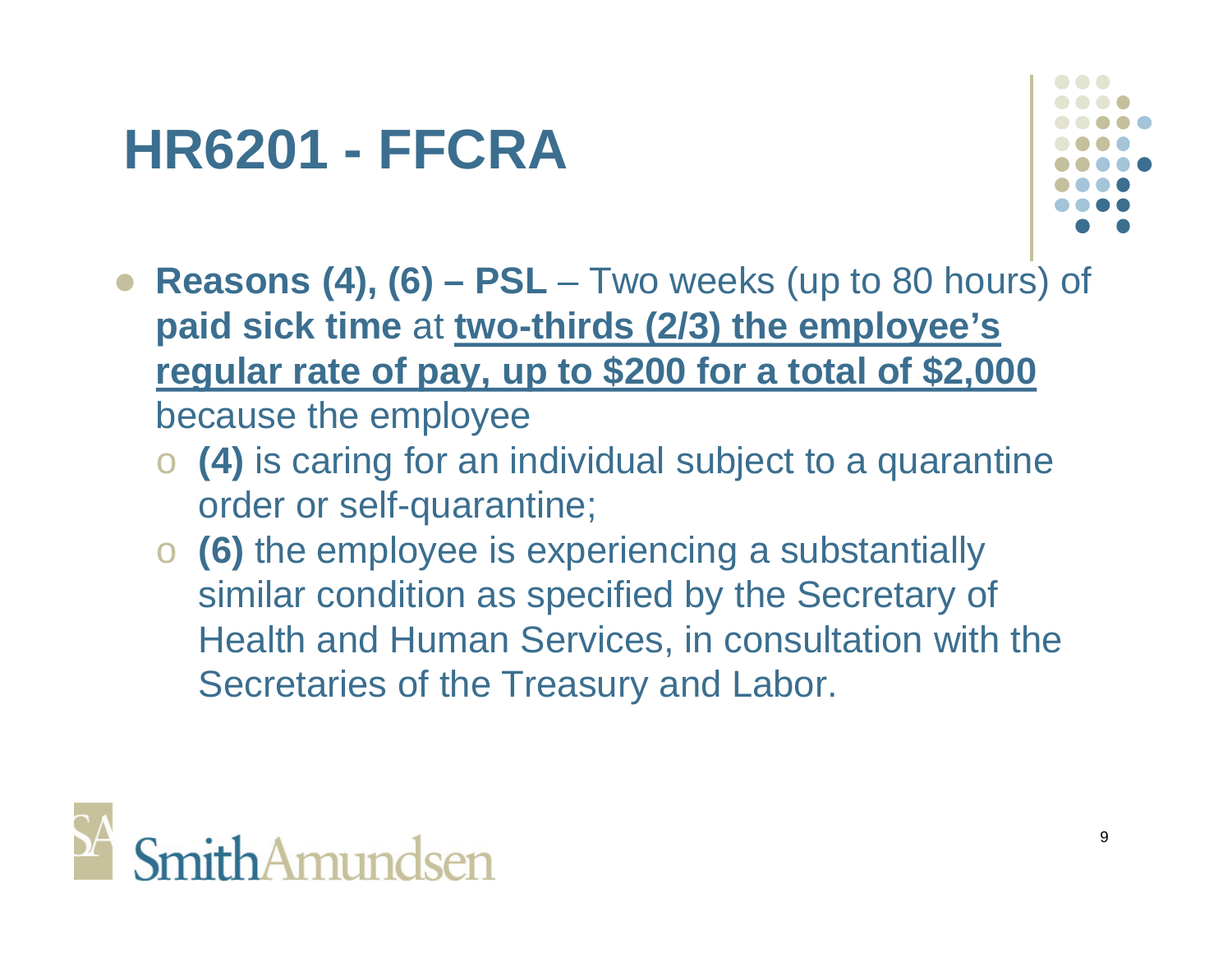

- **Reason (5) PSL & PF** Total twelve (12) weeks of paid leave for caring for a child (under 18 years of age) whose **school or child care provider is closed** or unavailable for reasons related to COVID-19.
	- o *Two weeks (up to 80 hours) of Paid Sick Leave* at two-thirds (2/3) the employee's regular rate of pay, up to \$200 for a sub-total of \$2,000; **AND**
	- o *10 weeks of Paid FMLA* leave at two-thirds (2/3) the employee's regular rate of pay, up to **\$200 for a subtotal of \$10,000**
- **Grand total 12 weeks at two-thirds (2/3) employee's regular rate of pay, up to \$200 for a total of \$12,000**

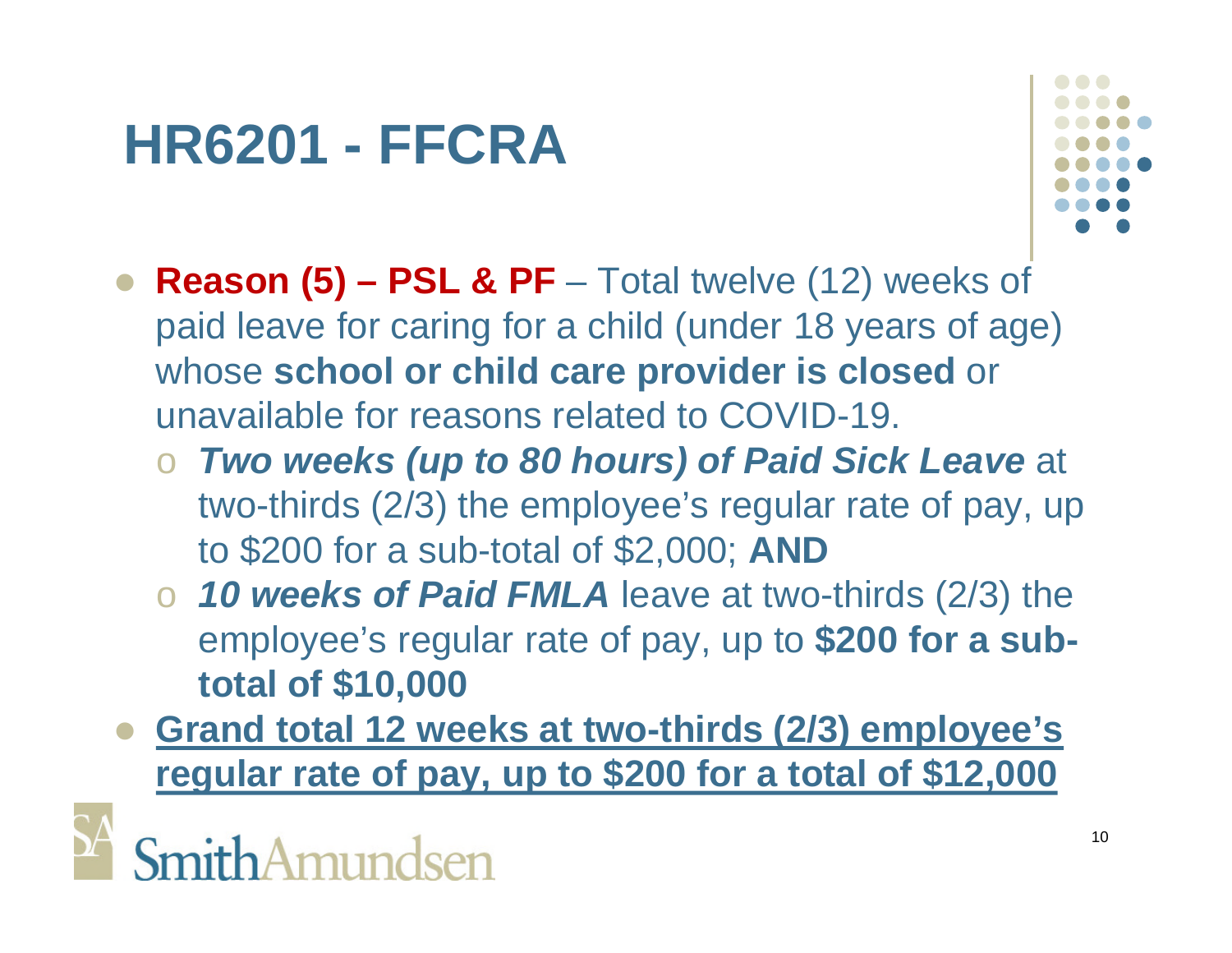

- Employee may take any combination of reasons to get to 12 weeks – based on eligibility
	- o First 2 weeks may be based on **Reasons (1), (2) and (3)** to get higher cap of \$511 per day under Paid Sick Leave;
	- o May then use **Reason (5)** for next 10 weeks of Paid FMLA

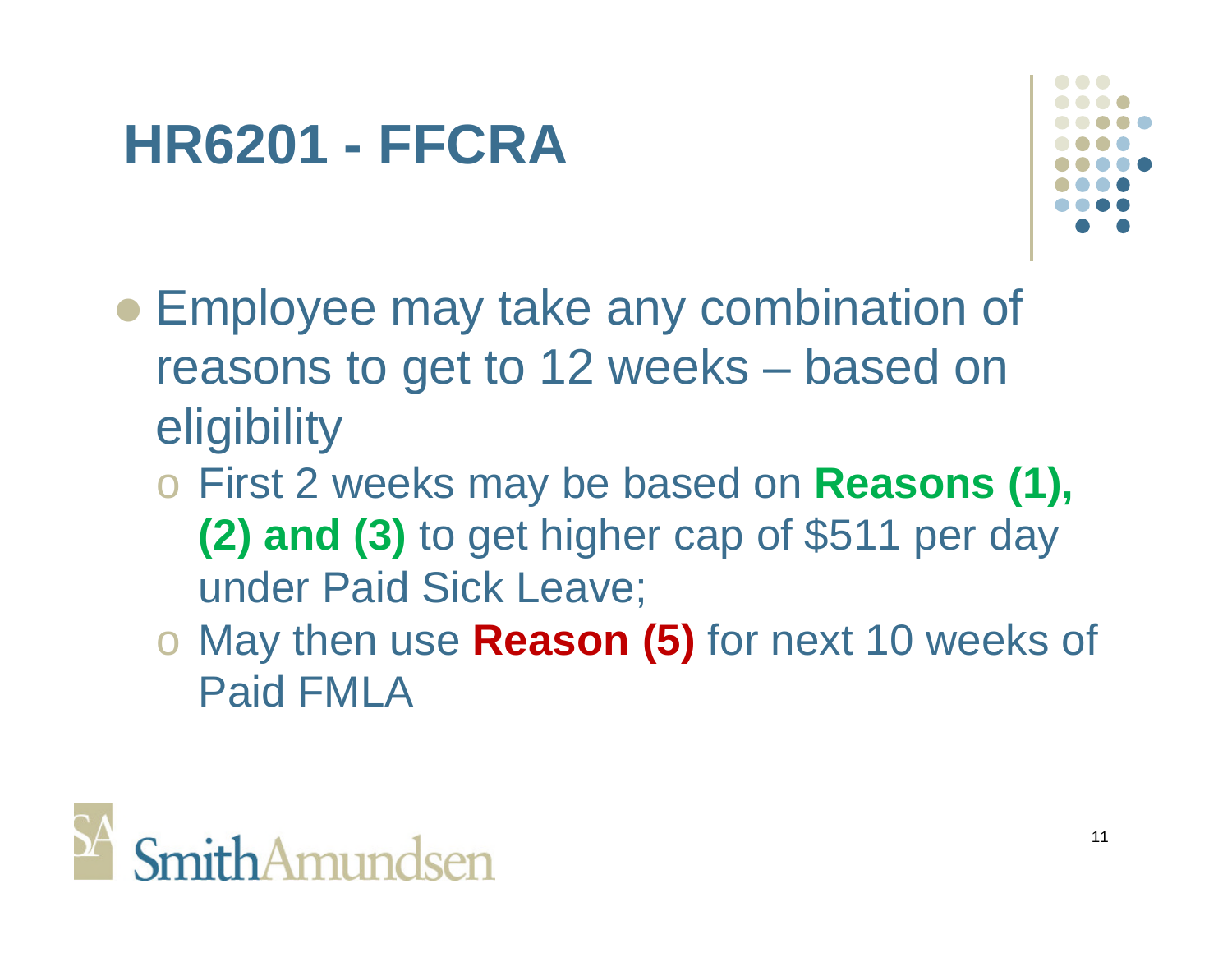#### **Calculation of Regular Rate / Pay:**

- 100% of Regular Rate, but no more than \$511 per day:
	- o To max out per day \$511 cap, the employee's wages would be approx. \$2,555 per week and \$132,860 annually.
- 2/3 of Regular Rate or 2/3 Minimum Wage, but no more than \$200 per day:
	- o To max out per day \$200 cap, the employee's wages would be approx. \$37.50 per hour, \$1,500 per week and \$78,000 annually.
- You compute your Regular Rate for each employee by adding all compensation that is part of the regular rate over the above period and divide that sum by all hours actually worked in the same period.
- **https://www.dol.gov/agencies/whd/fact-sheets/56a-regular-rate**
- **https://www.dol.gov/agencies/whd/fact-sheets/56c-bonuses**



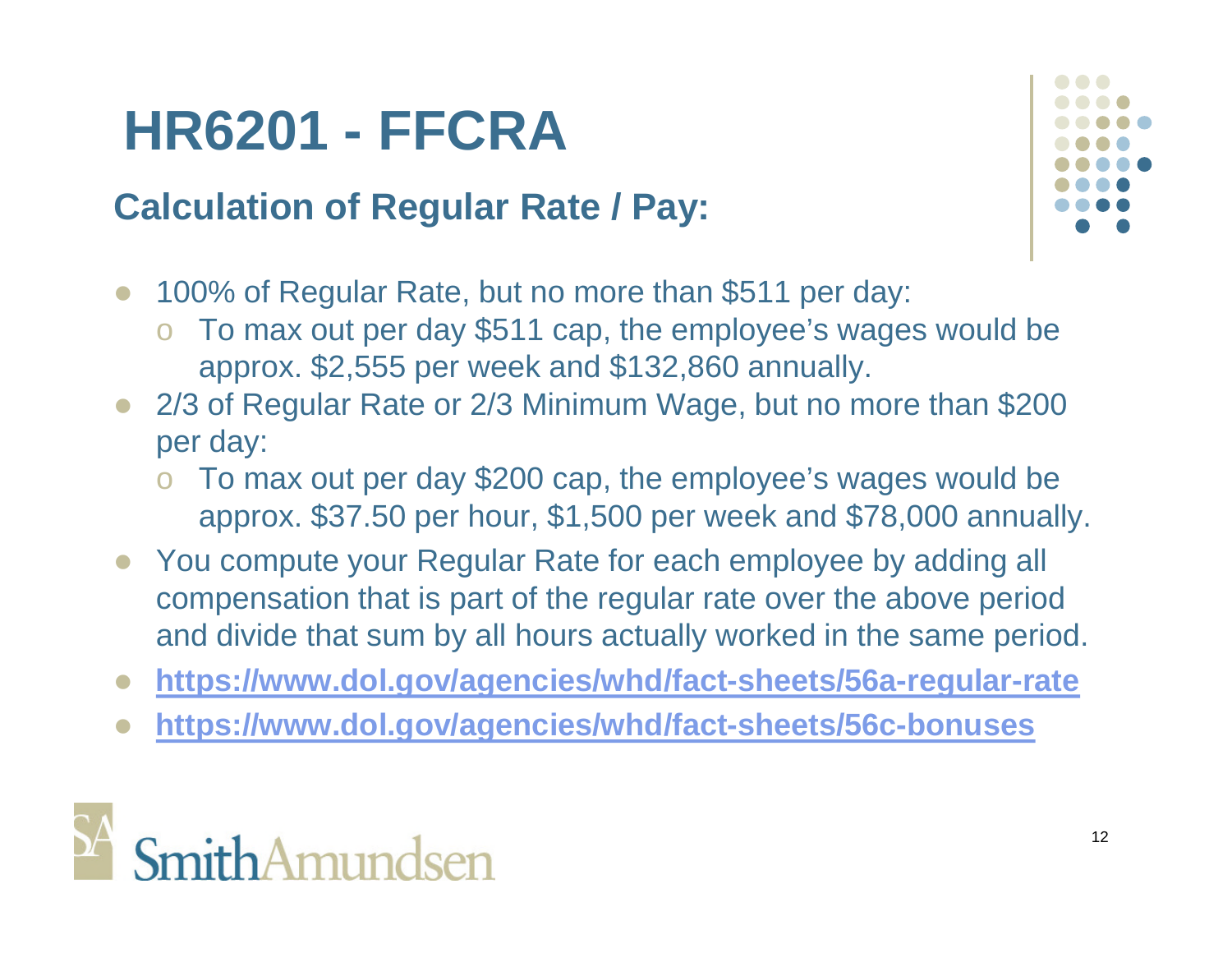# **HR6201 – FFCRA Calculation of Regular Rate / Pay:**

- **Calculating Hours**: Cap of 80 hours for Paid Sick Leave
	- o **BUT** Based on the number of hours the employee is normally scheduled to work.
		- If normally scheduled for Overtime i.e. regularly scheduled for 50 hours must include those hours, **BUT Paid Sick Leave is still capped at 80 hours**.
- **What if the normal hours scheduled are unknown, or if the part-time employee's schedule varies?**
	- o You use a **six (6) month average** to calculate the average daily hours.

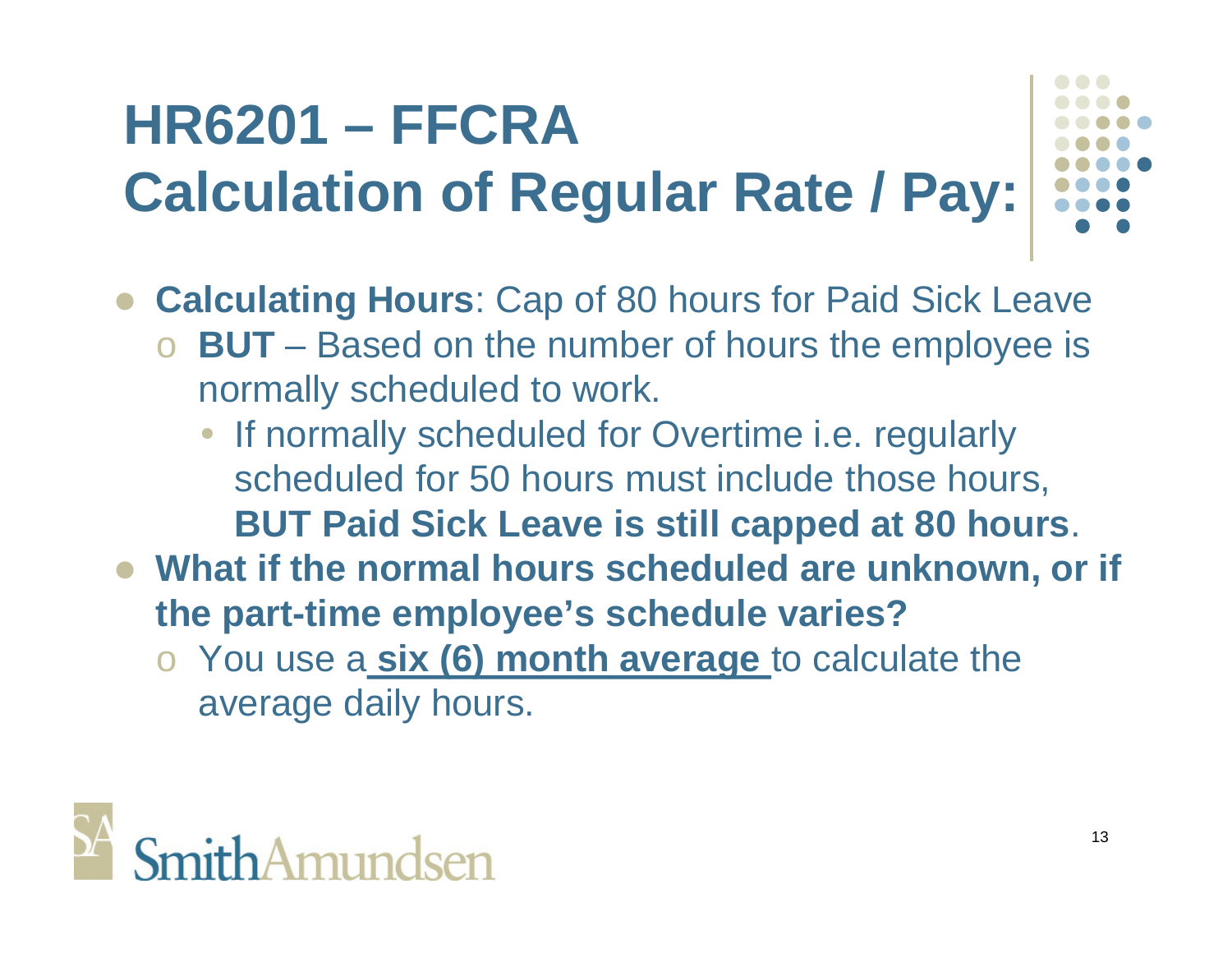

- **Notice** Must Post in workplace, but may satisfy requirement by emailing or direct mailing notice or posting on internal/external website.
	- o **https://www.dol.gov/sites/dolgov/files/WHD/poster s/FFCRA\_Poster\_WH1422\_Non-Federal.pdf**
- **Prohibited from Retaliation**

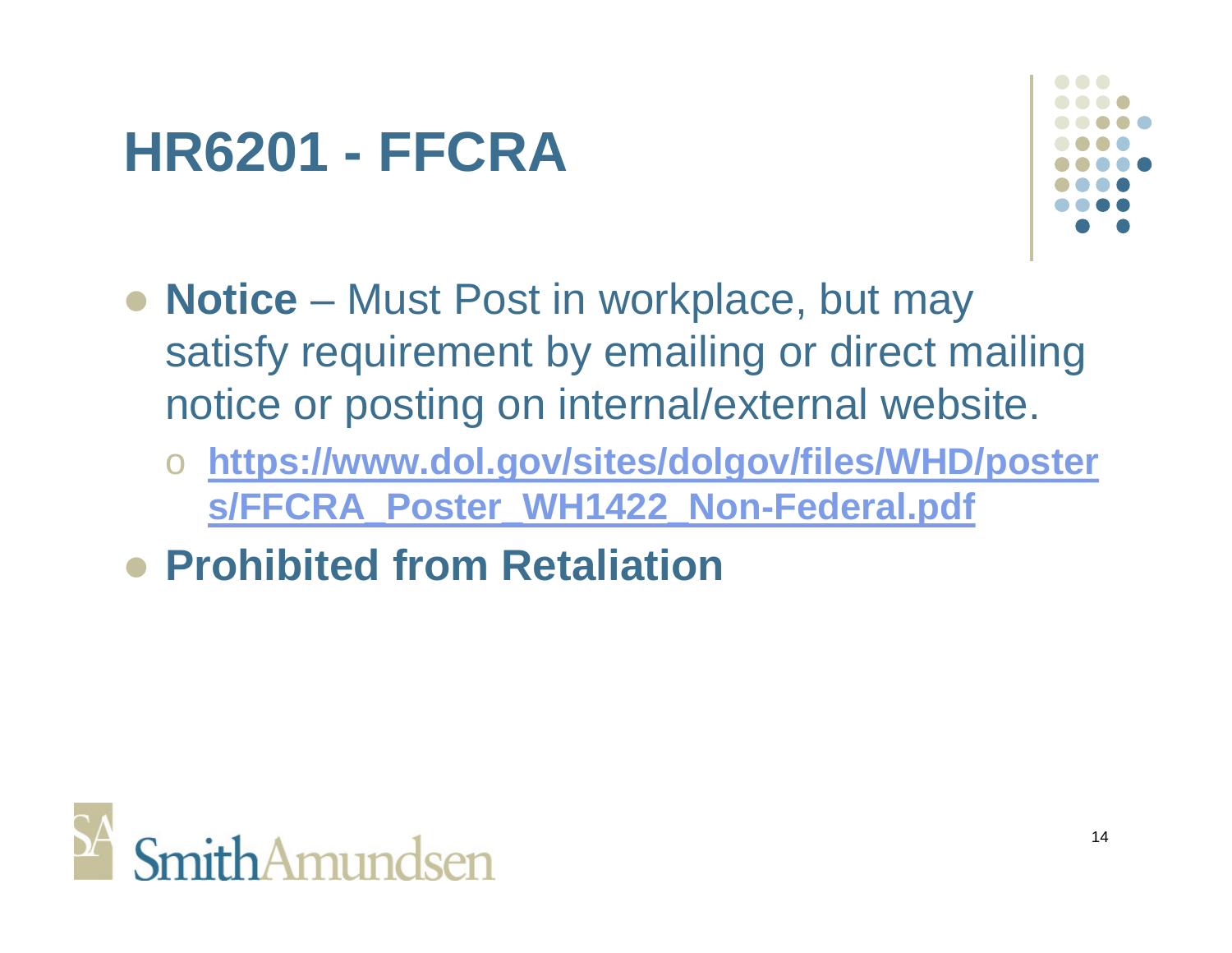# **HR6201 – Tax Credit**



- **Tax Credit** Each quarter, private Employers are entitled to tax credit equal to 100% of the qualified sick leave wages paid (Dollar for Dollar).
	- Health Insurance: Can also seek a tax credit to offset any costs of continuing to provide health insurance while the worker is utilizing this benefit.
- Payments made under this mandates are not considered wages for Social Security payroll tax purposes.
- Tax credit will be applied against the employer's Payroll Taxes and Social Security taxes.
- The U.S. Treasury Secretary has broad regulatory authority to help employers meet their financial obligations while awaiting the tax credit.
	- IRS Streamlined application and refund issued in 2 weeks or less
- Self-employed can also receive the same tax credits as if they were employed by an employer under the new paid sick leave mandate.

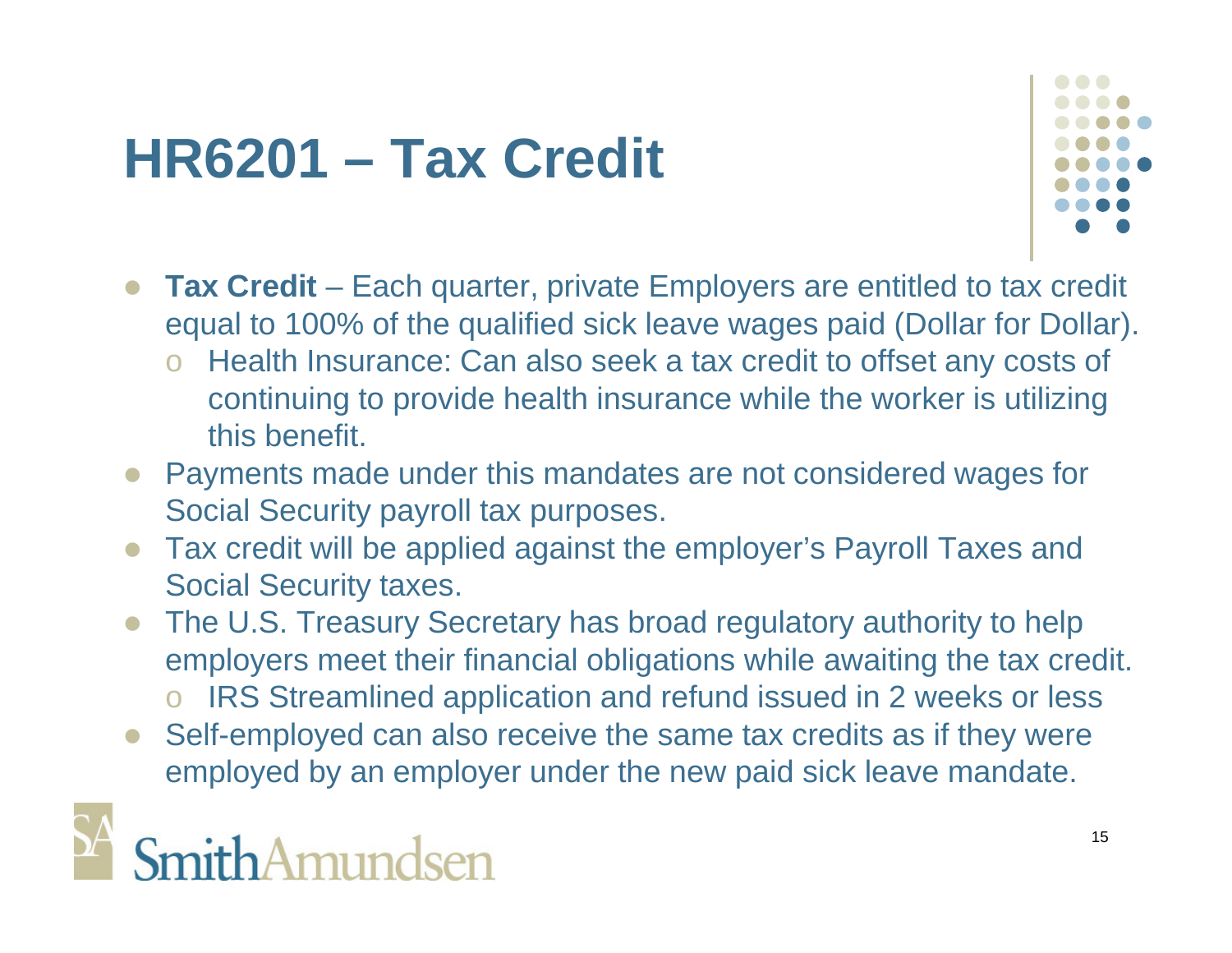# **Objectives in Formulating Response to COVID-19**



 All employers need to consider how best to decrease the spread of acute respiratory illness and lower the impact of COVID-19 in their workplace, while trying to maintain operations to the greatest extent possible.

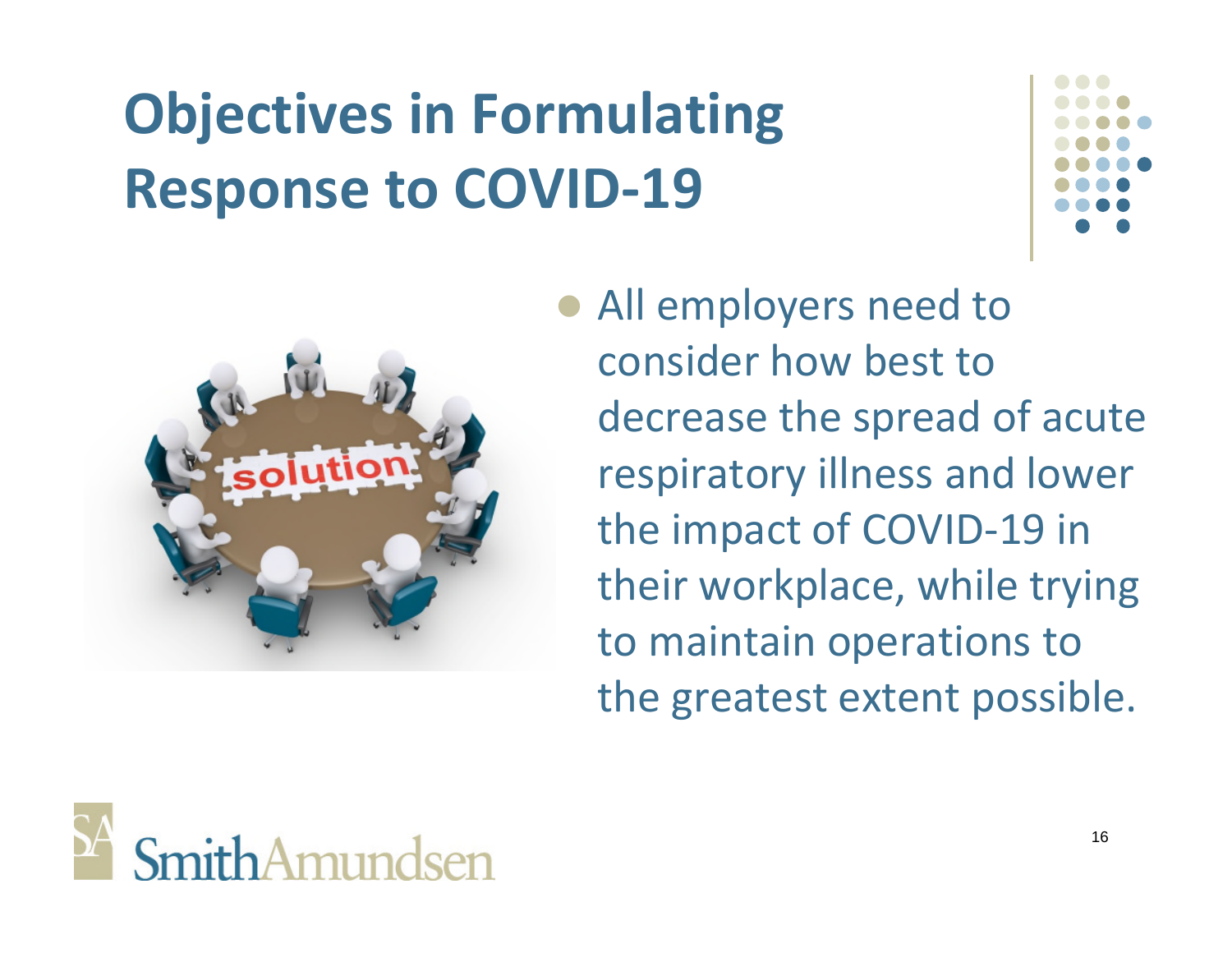# **Objectives in Responding to COVID-19**

- Reducing transmission
- Protecting people who are at higher risk for adverse health complications
- Maintaining business operations

 Minimizing adverse effects on other entities in supply chain *\*\*\*While workplace wage/hour mandates, discrimination, termination and other traditional HR and legal regulatory requirements are secondary at this point in time… THEY ARE IMPORTANT TO STILL RECOGNIZE AND NOTE. The Plaintiff's Bar is paying attention and already advertising services related to COVID-19\*\*\**

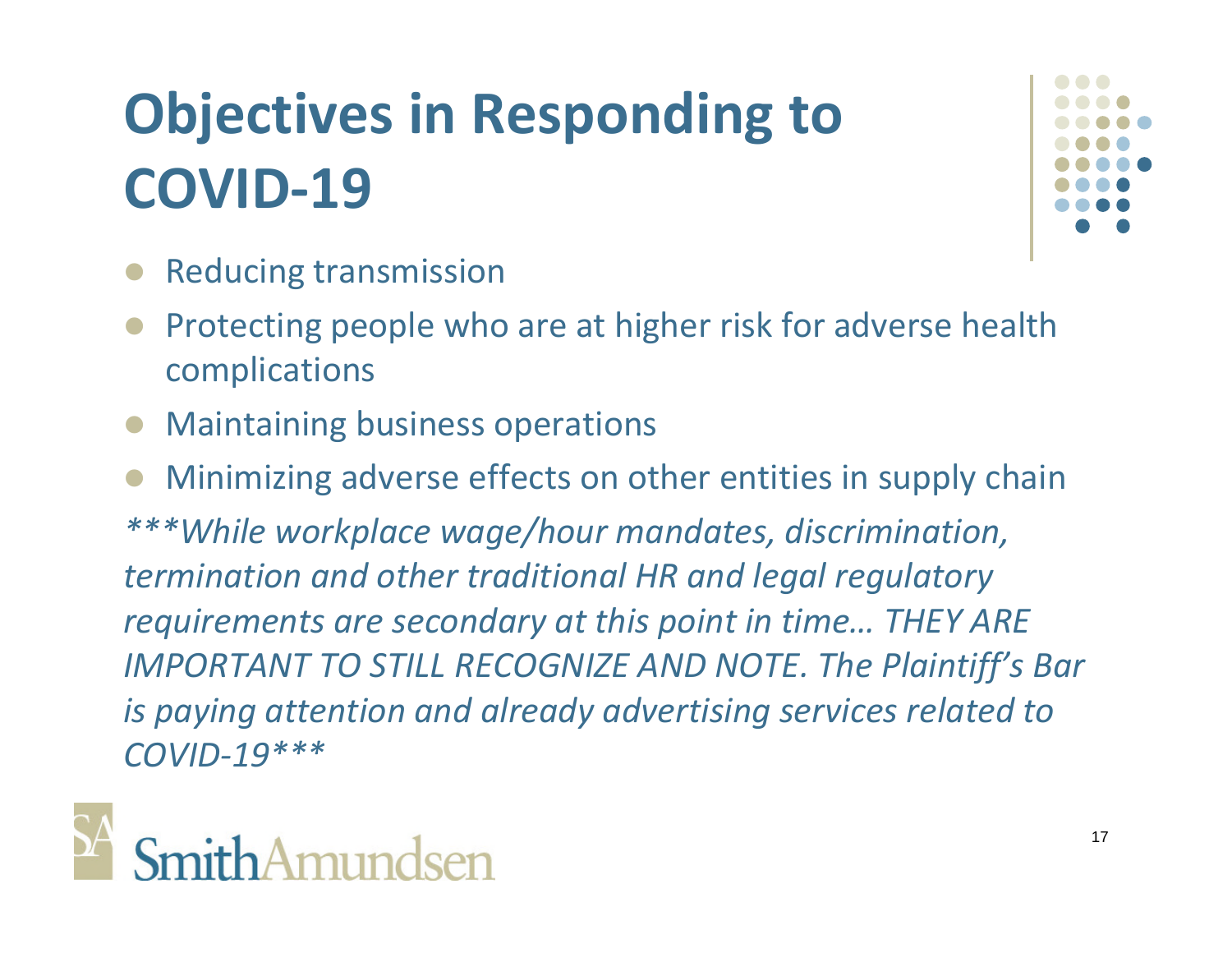# **Essential vs. Non-Essential Biz…**



- Illinois Executive Order 2020-07 banned public and private gatherings of more than 50 people.
- Illinois Executive Order 2020-10 Stay at Home
	- o https://www2.illinois.gov/Documents/ExecOrders/2020/E xecutiveOrder-2020-10.pdf
	- o Per CDC guidelines Public gatherings limited to 10 more people, but essential goods/services exempted
	- o Order expressly states that "all businesses and operations are encouraged to remain open" – but if nonessential try to address how to situation
		- Non-essential businesses may operate remotely

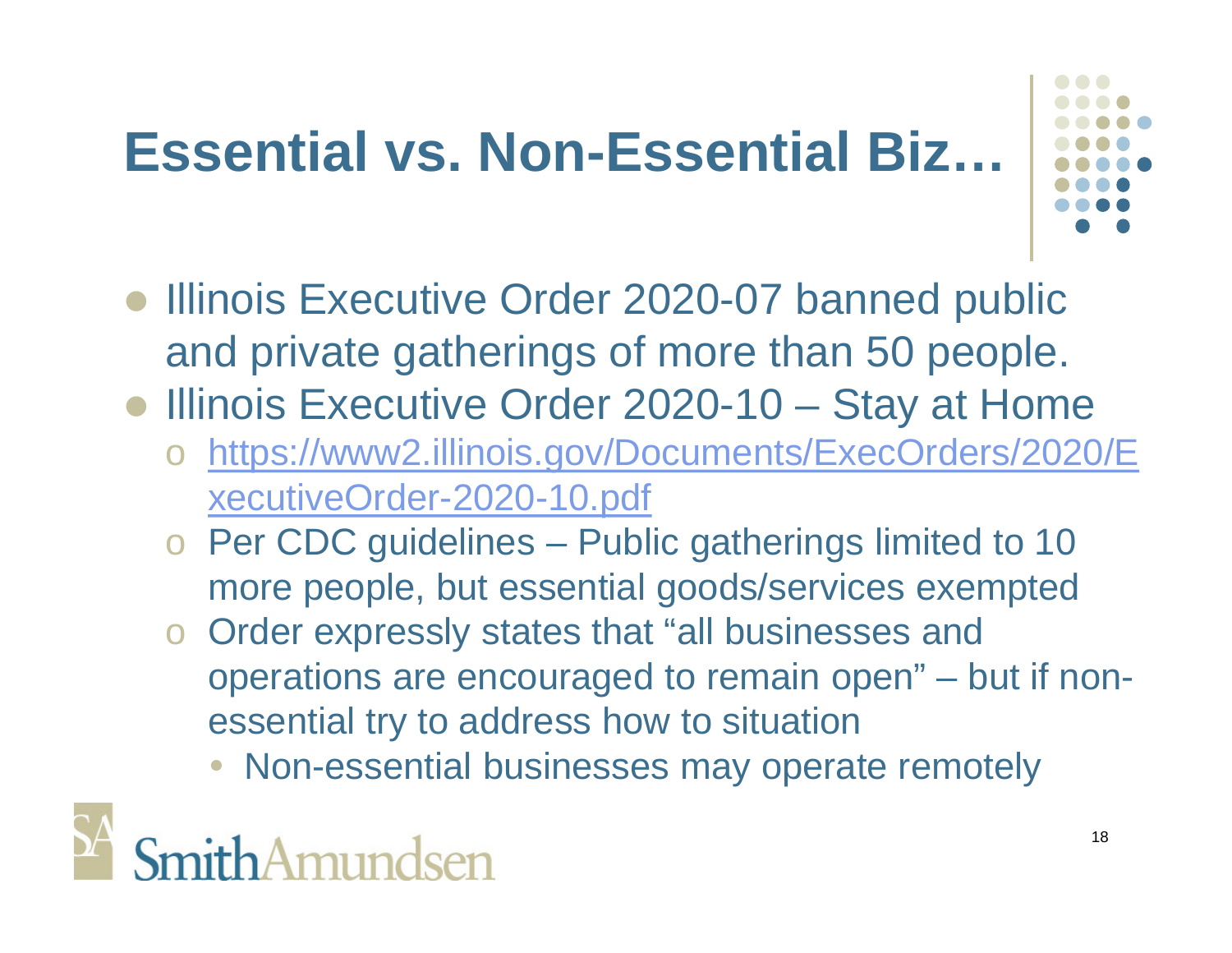# **Essential vs. Non-Essential Biz…**



- Illinois Executive Order 2020-10 Stay at Home
	- o If possible, Businesses operating must comply with following:
		- **Designate six-foot distances**: Designating with signage, tape, or by other means six-foot spacing for employees and customers in line to maintain appropriate distance;
		- **Have hand sanitizer and sanitizing products readily available** for employees and customers;
		- **Separate operating hours for vulnerable populations**: Implementing separate operating hours for elderly and vulnerable customers; and
		- **Online and remote access**: Posting online whether a facility is open and how best to reach the facility and continue services by phone or remotely.

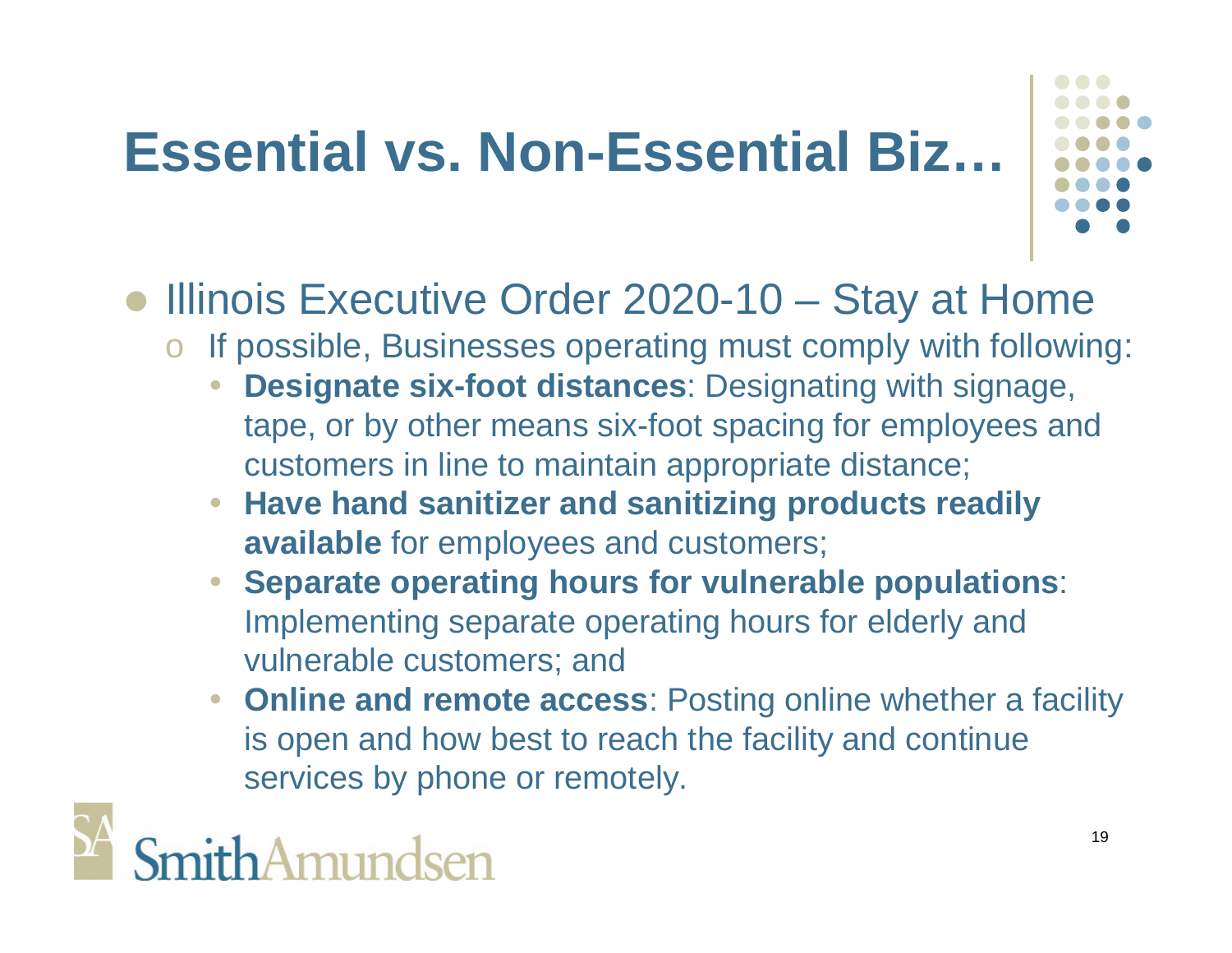# **Workplace Practices**



- Immediately send home employees who appear to be ill (particularly, Fever, Cough, Shortness of Breath, Body Aches) upon arrival to work or during day.
- Emphasize coughing/sneezing etiquette and hand hygiene.
- **Implement a NO CONTACT policy.**
- **•** Try and implement remote working arrangements to the extent greatest possible. **\*\*\*You may have no choice in coming days…**
- Try and separate workers in the office or plant with the 6-feet rule.
- **Encourage private transportation to and from work.**
- Close off the break room or café.
- Stagger shifts more --- less bodies using certain facilities at certain times (i.e.. Locker rooms).
- **NOTE**: Temperature Scans before shift or entry \*\*EEOC has said its okay because it's a pandemic…but still do not necessarily recommend, it is becoming more common – alternative instruct workers to check their own temperature each day before arriving to the workplace.



# SmithAmundsen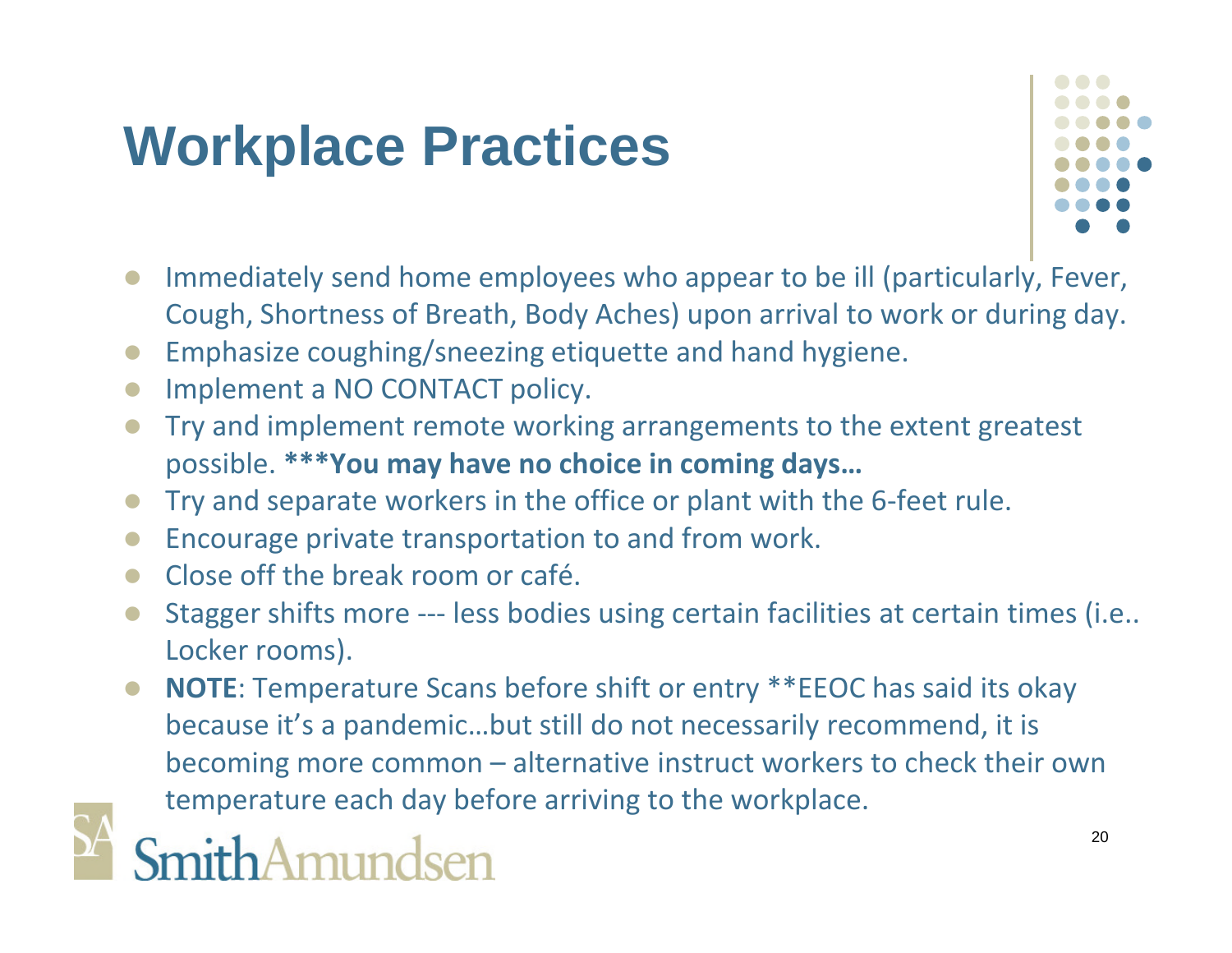# **Workplace Environment**



- Provide tissues, no-touch disposal receptacles, soap and water, and alcohol-based hand rubs with at least 60% alcohol.
- Perform routine environmental cleaning of all frequently touched surfaces and provide disposable wipes so that commonly used surfaces can be wiped down before use (e.g. conference tables, reception areas).
- PPE considerations --- gloves, masks, eye protection --particularly on manufacturing, assembly lines.
	- o **NOTE: Hospitals in dire need… If you have extra or do not need all of your inventory consider donating or offering to sell at cost to Hospitals….**

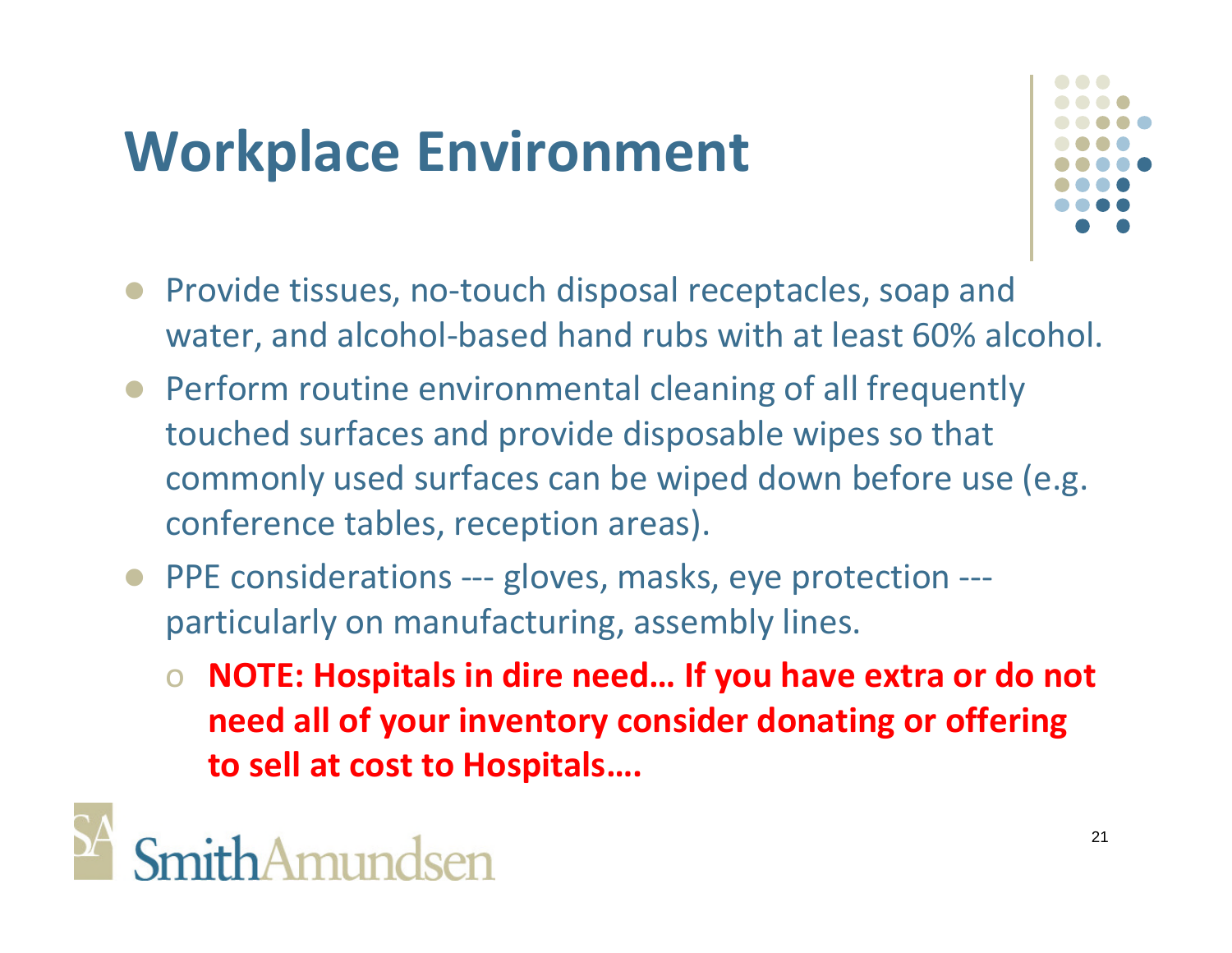# **An employee who thinks they may have been exposed…**

- 
- Employees who have a sick family member at home with COVID-19 should notify HR.
	- o If an employee is confirmed to have COVID-19, the employer should inform fellow employees of the possible exposure but maintain confidentiality.
	- o Contact local health department for guidance --- but you do not have to shut down. For now… this can be managed. (see next slide)
- Exposed employees should refer to CDC guidance for how to conduct a risk assessment of exposure: **https://www.cdc.gov/coronavirus/2019 ncov/hcp/guidance-prevent-spread.html**

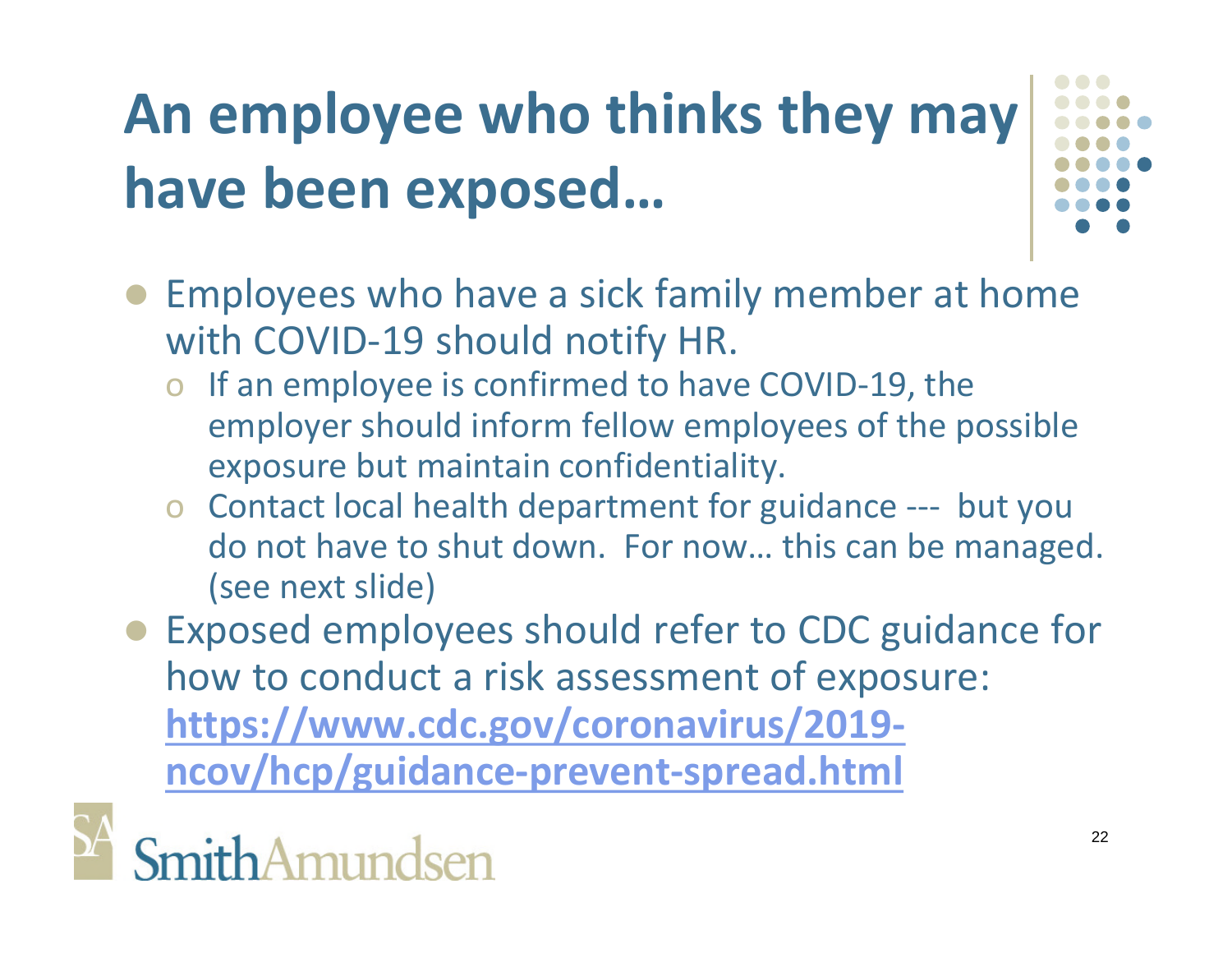## **If an Employee tests positive (or, presumed to have the virus by a health care provider)…**

- Have employee identify anyone they worked closely with (3 to 6 feet) in the prior 14 days (including customers and vendors)
- Undertake a deep cleaning of affected workspaces if possible wait up to 24 hours before using.
- Open doors and increase air circulation in area.
- **If shared building or area, notify building** management so they can take any precautions they deem necessary

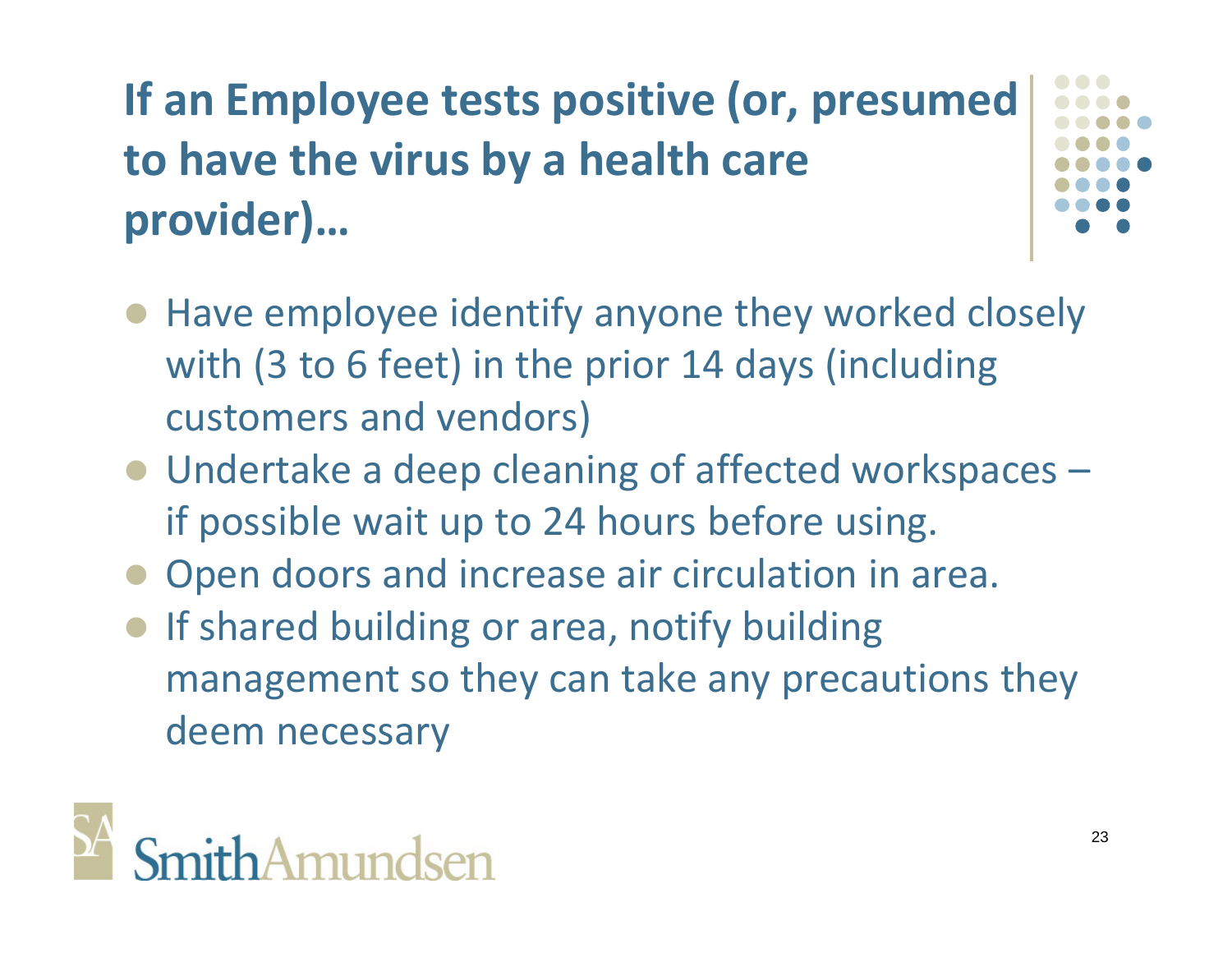# **If an Employee tests positive (or, presumed to have the virus by a health care provider)…**



- **Employees with contact to the Employee who tests positive or is presumed to have the virus may do any of the following:**
	- o **Recommended:** Send home for 14 day period during which they must monitor themselves for the development of any of the following symptoms: fever (temperature of 100.4 or higher), cough, aches, or difficulty breathing.
	- o **NOTE**: If they develop any of these symptoms, they must contact a health care provider and stay home until (1) the doctor says they can return to work OR (2) free of fever, signs of a fever, and any other symptoms for at least 24 hours, without the use of medication, whichever is later. o *\*\*\*May want to demand both!!!*

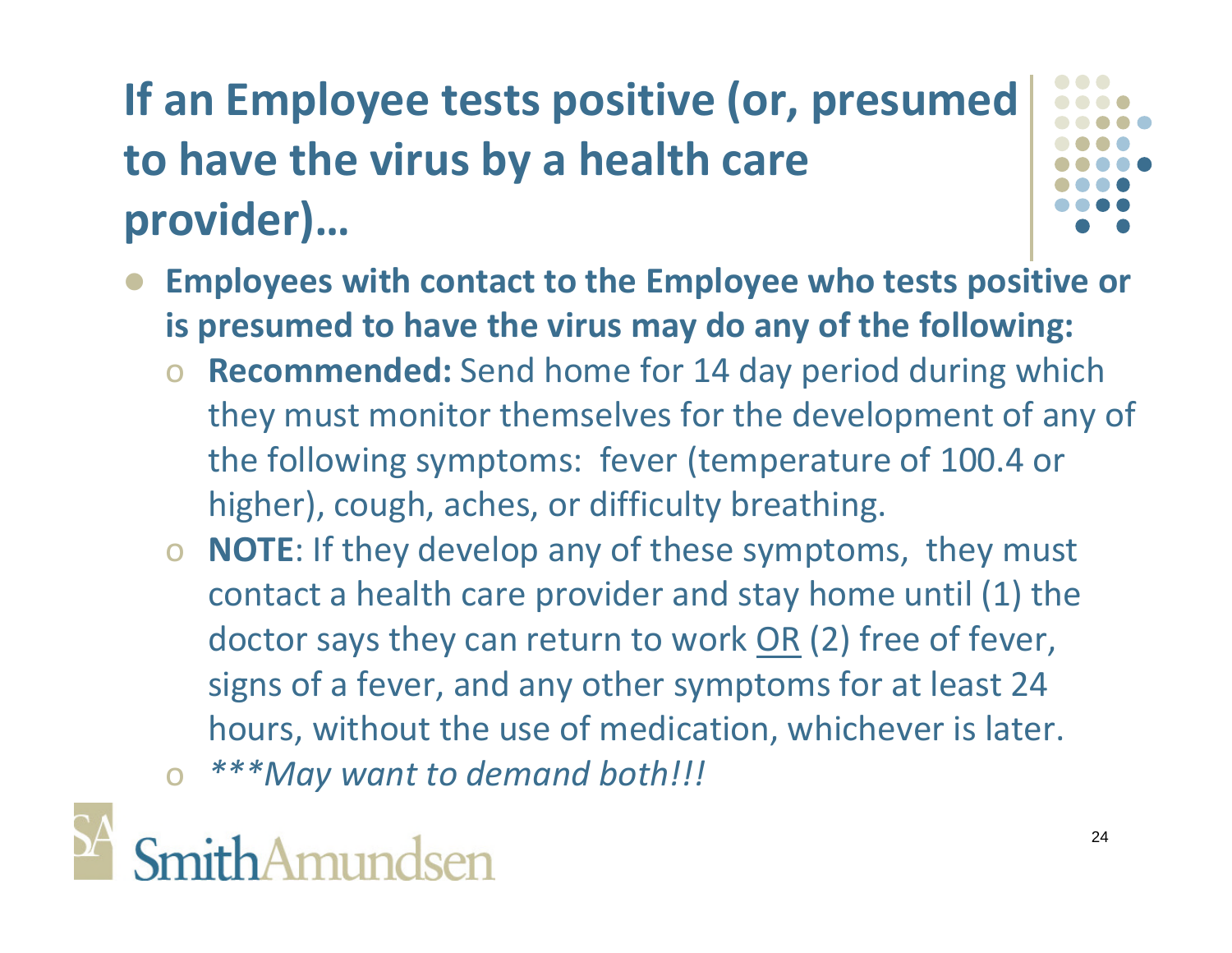# **OSHA Considerations**



OSHA expects ALL employers to follow "general duty clause" that **workplaces must be free of known hazards that can be corrected**

- No specific rule mandating precautions for COVID-19
- Employers with 10 more workers to keep a log of every workplace injury/illness requiring medical treatment beyond first aid or keeps a worker away from work for at least one day.
- Guidance issued in early March requires employers to track COVID-19.
	- o If an employer doesn't know whether the illness occurred at work, OSHA rules say the employer must evaluate the employee's work duties and environment to decide whether exposures at work either caused or contributed to the illness.

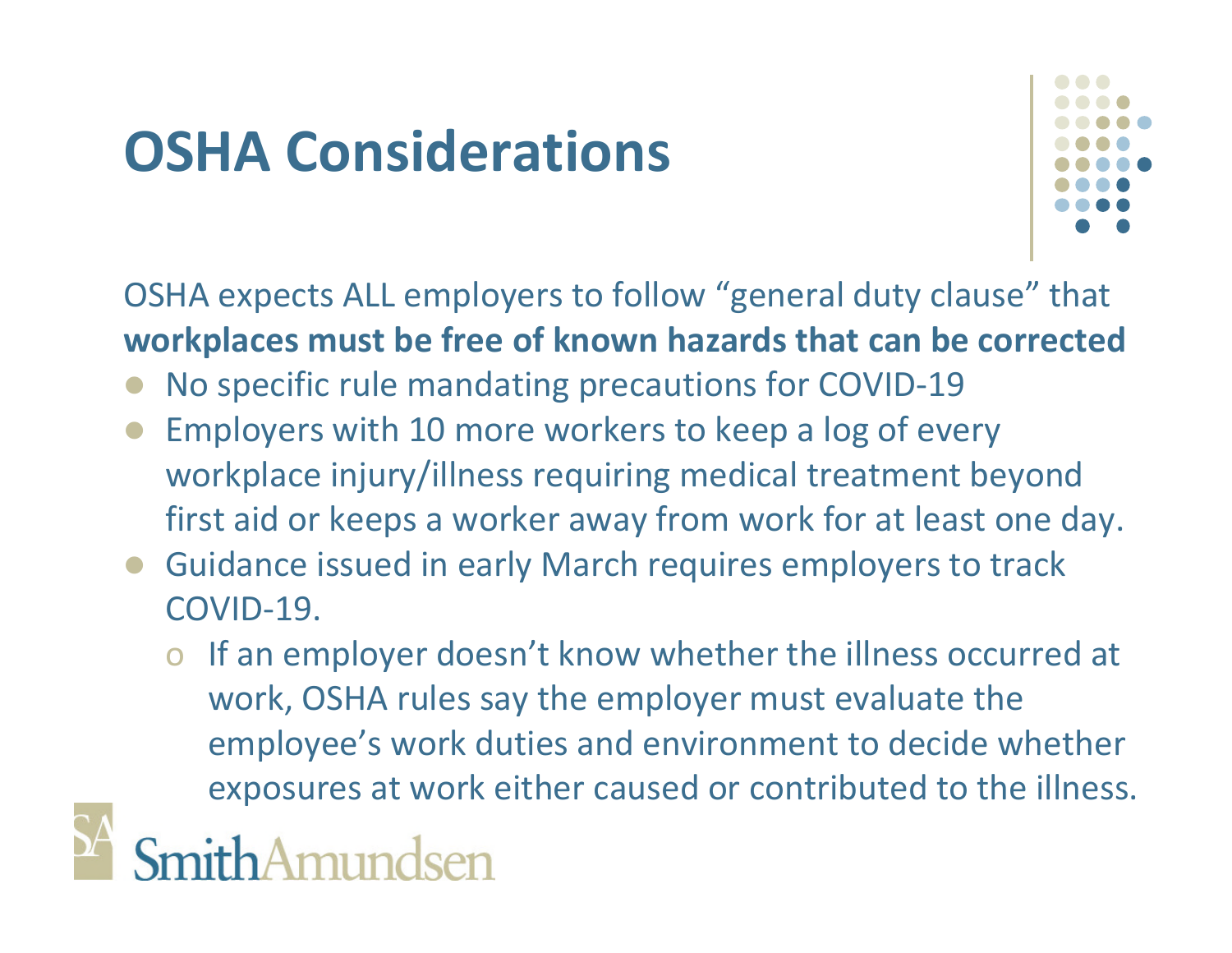# **OSHA Tracking Requirements (cont'd)**



- Colds or flu do not need to be tracked (specific exemption).
- For workers who decide not come to work because they have cold/flu symptoms, that by itself won't require employers to track the cases.
- If a test later shows worker has COVID-19, the employer would need to consider if the infection was work-related and recordable.

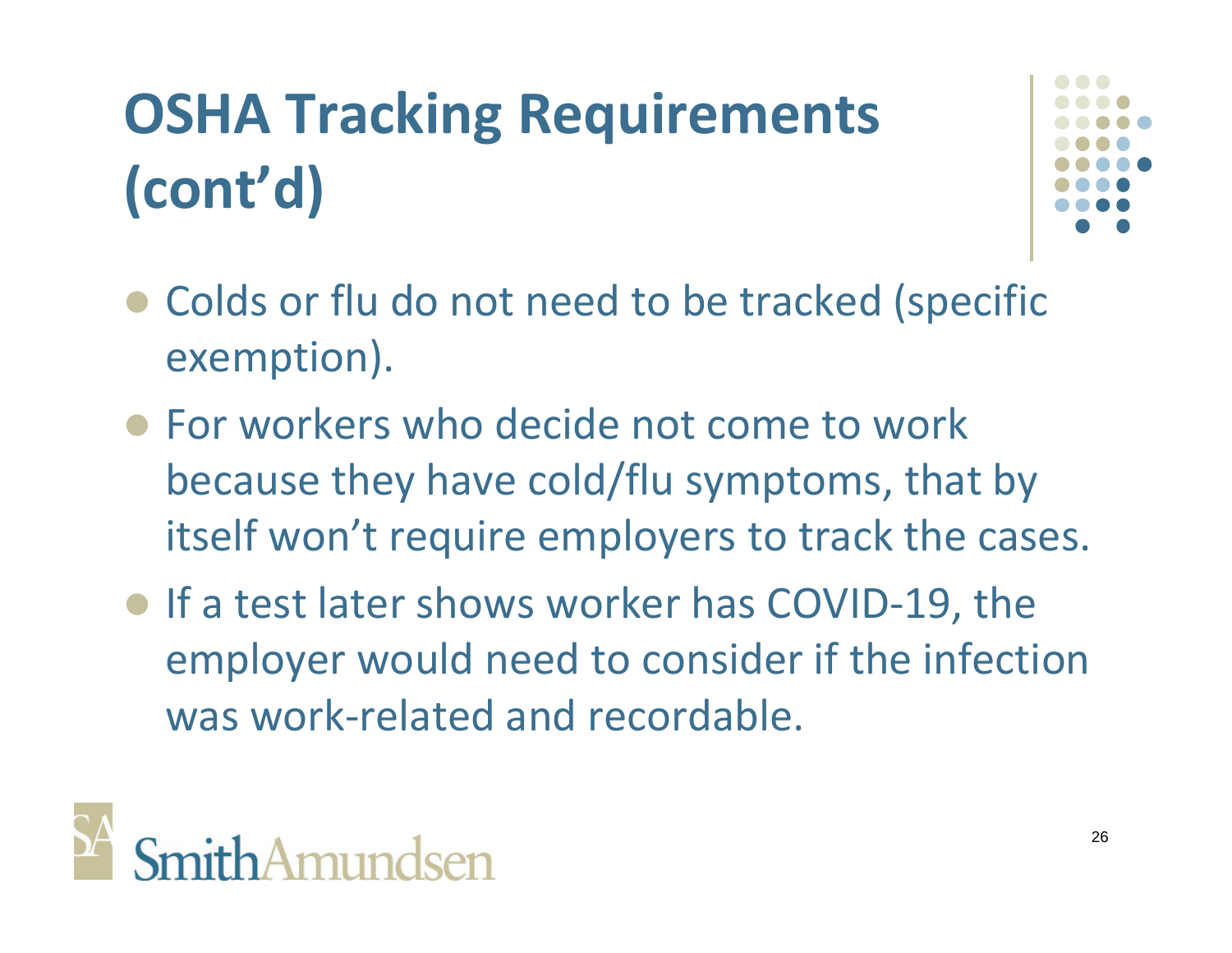# **Review Paid Leave Policies**

#### **Questions to Ask:**

- How does your current policy accommodate personal and family illnesses?
- How will you apply your paid leave policy in the event of a school or child care facility closing?
- In the midst of an epidemic, will you still require the same level of leave substantiation (e.g., doctor's notes) that it normally requires?
- Do you relax your "no fault" attendance policy? \*\*\*Be sure to note that this is purely for the COVID-19 outbreak/pandemic.
- Is the implementation of flexible leave policies an option—even if temporary?
- **Do you know and understand all Local, State and Federal paid mandates (existing and those in development – i.e. H.R.6201).**

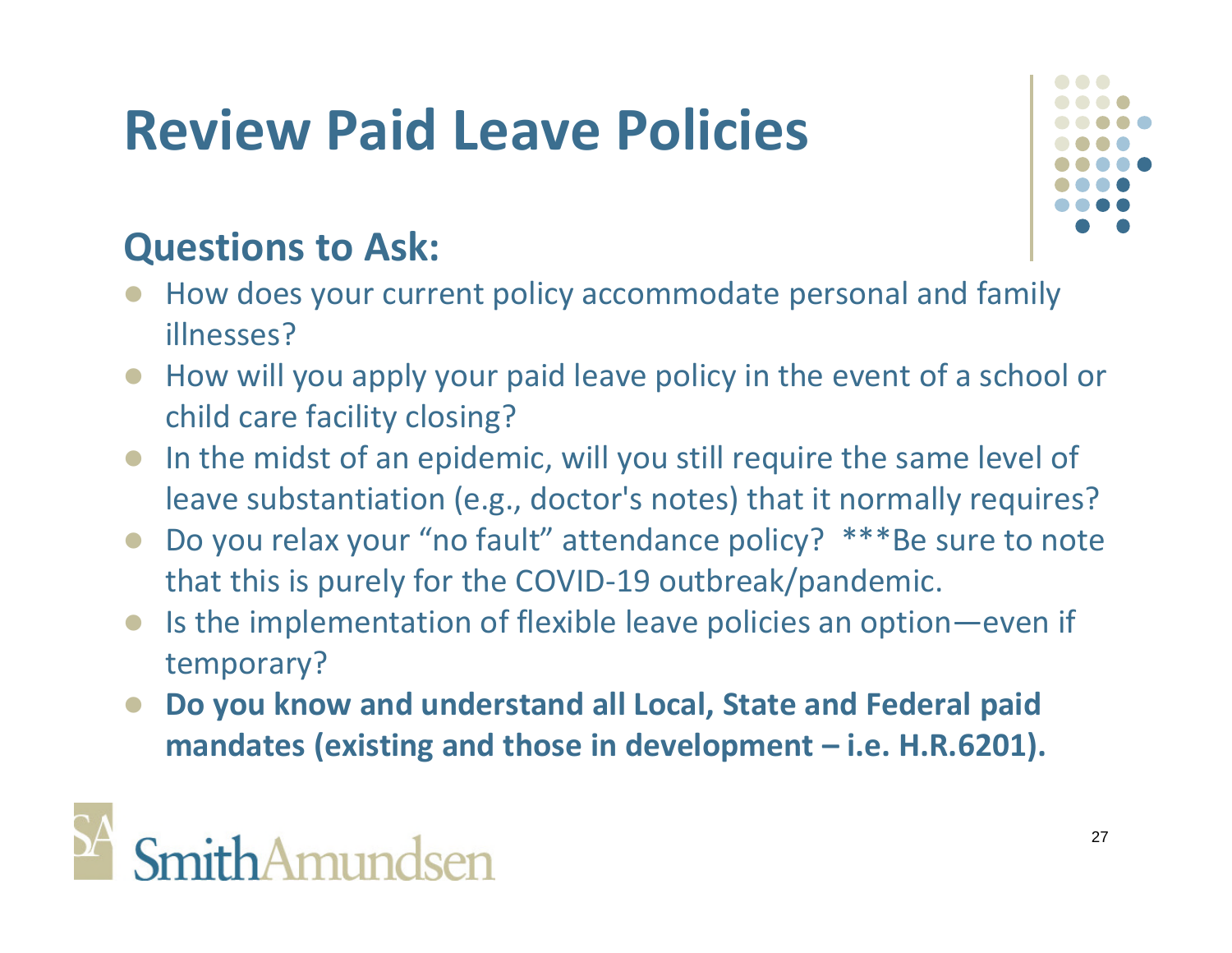# **Family Medical Leave Act (FMLA)**



An employee could qualify for FMLA if the employee gets COVID-19 or is caring for a family member has COVID-19 and all other FMLA eligibility requirements are met.

- Under the FMLA, a serious health condition includes:
	- inpatient care;
	- incapacity for more than three days with continuing treatment by a health care provider;
	- permanent or long-term incapacity; and
	- certain conditions requiring multiple treatments.
- **Probably Serious Health Condition… if a health care provider orders someone to self-quarantine --- then it's very likely FMLA will apply.**

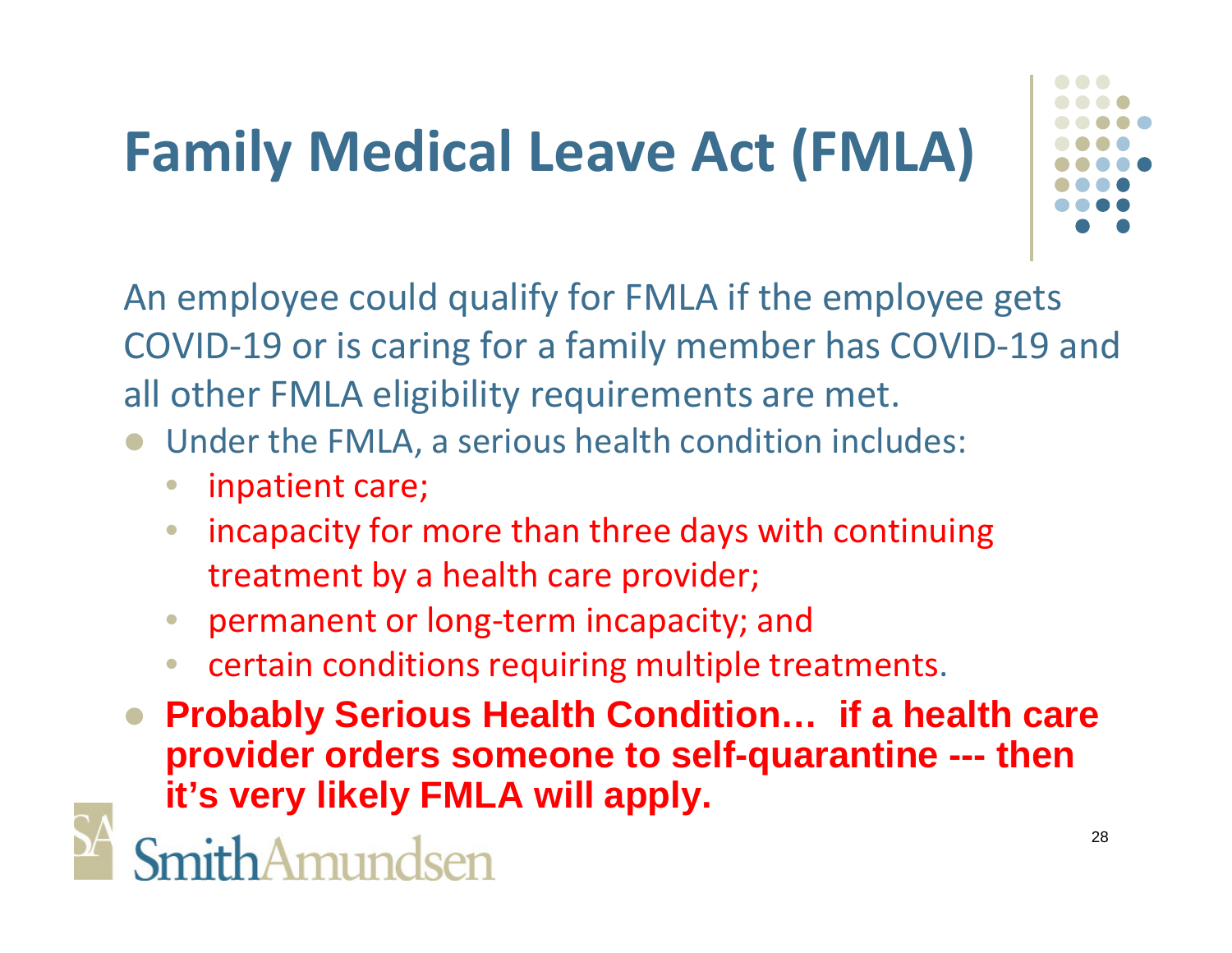# **ADA Considerations…**



*Since it COVID-19 has been declared a Pandemic the application of ADA has been loosened.*

- Can ask employees if experiencing symptoms of the pandemic virus - symptoms such as fever, chills, cough, shortness of breath, or sore throat – Can require disclosure subject to discipline
- May take body temperature since it's a symptom of COVID-19
- Can require employees to stay at home or send home if they have symptoms – should document observable symptoms
- Can require doctor's note before returning to work…be flexible

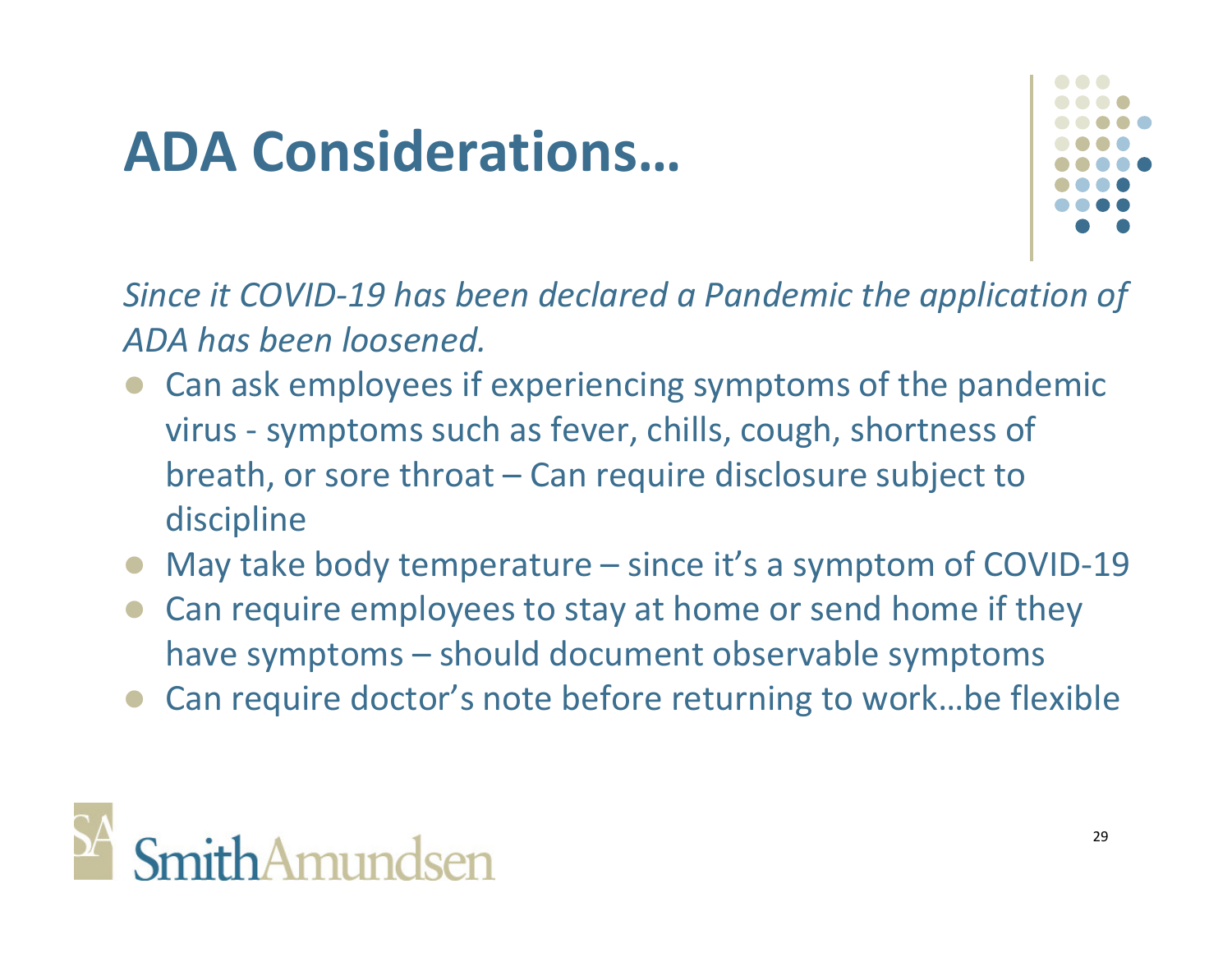# **Fear of Infection**



- An employer is not required to accommodate employees' fear of infection – (however, this could lead to treatment for anxiety, depression, etc… --- be careful)
- Employees do not have a right to work from home if the business does not accommodate the practice
	- o Balance business needs with the decreased risk of infection to the workforce and community

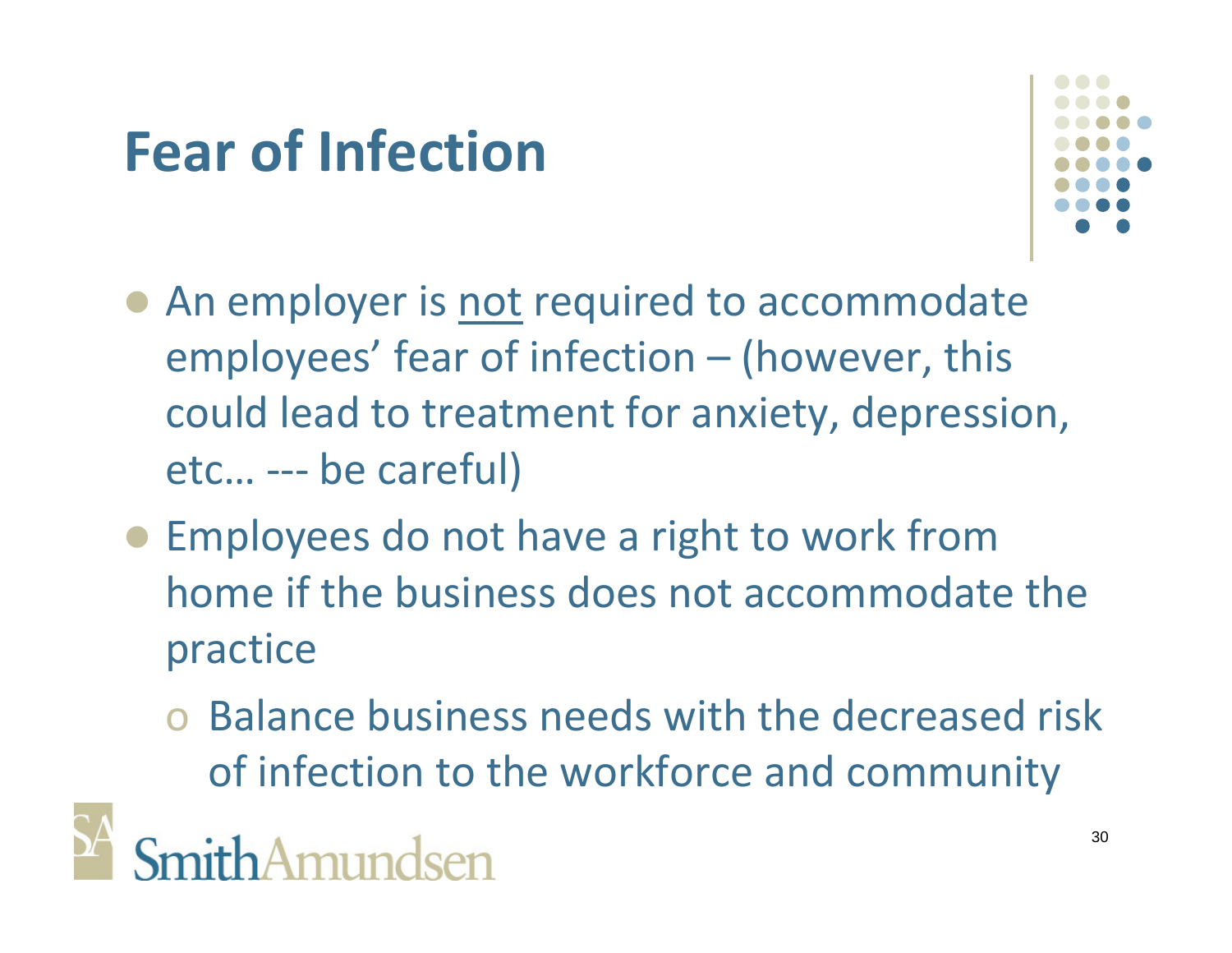# **Furlough vs. Layoff**



**A lot of Employers considering or using temporary furloughs or temporary layoffs**.

- Layoffs = termination event. \*\*\*eligible for UI benefits and all earned wages at time of separation (i.e. PTO)
- **Furloughs** = employment remains intact. \*\*\*eligible for UI benefits but employment relationship has not been severed

\*\*\*Please check your underlying health/welfare and retirement plan documents to ensure you understand the impact of the difference here.

\*\*\*Employers can also modify wage rates/salaries --provided it is not a common occurrence and prospective.

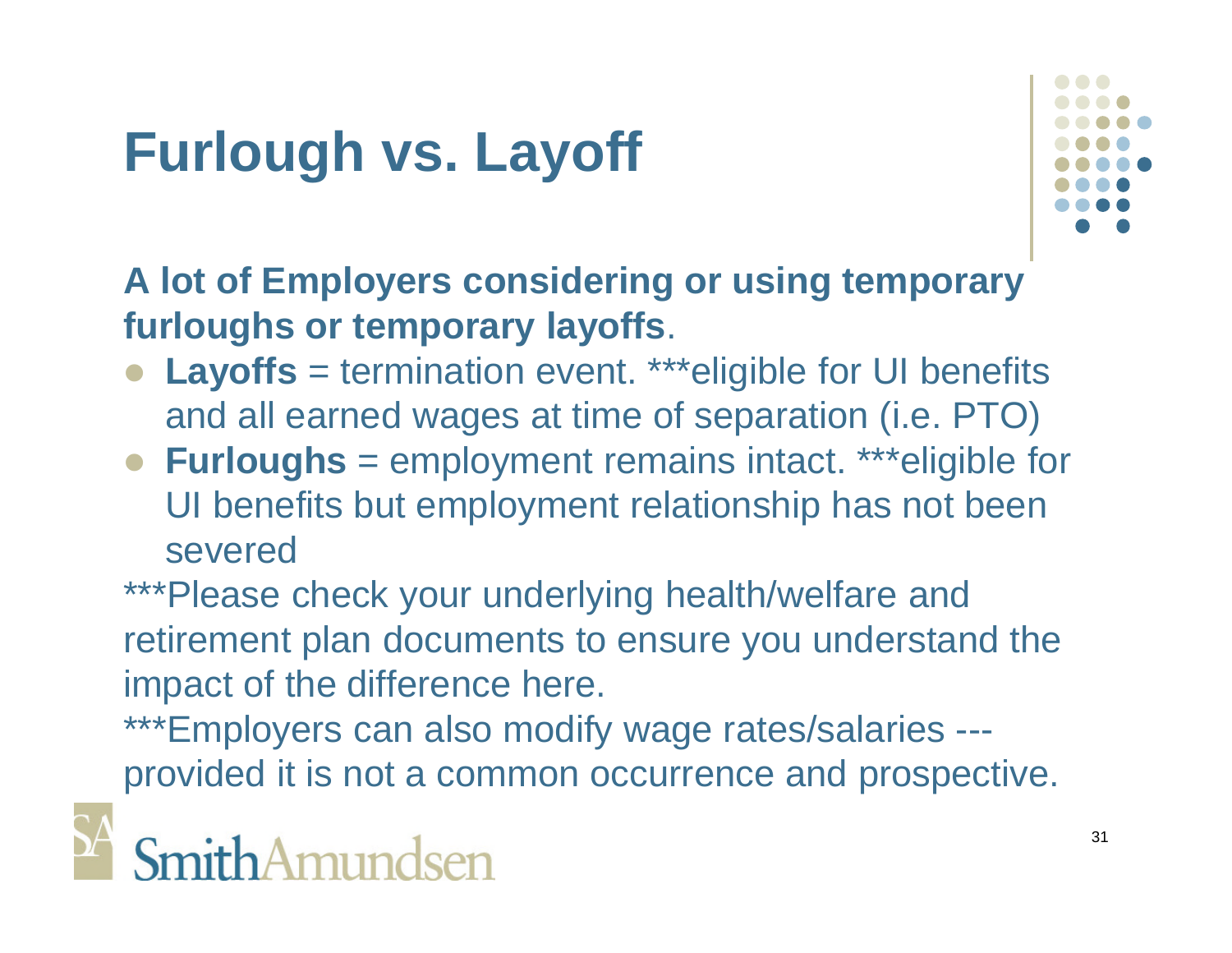# **Short-Term Disability Benefits**



- Employees who become ill with the virus *may* be eligible for benefits under a short-term disability policy, depending on the terms of the policy (i.e. waiting period, covered illnesses).
- Typically disability policies do not provide benefits when an employee is unable to work due to quarantine.

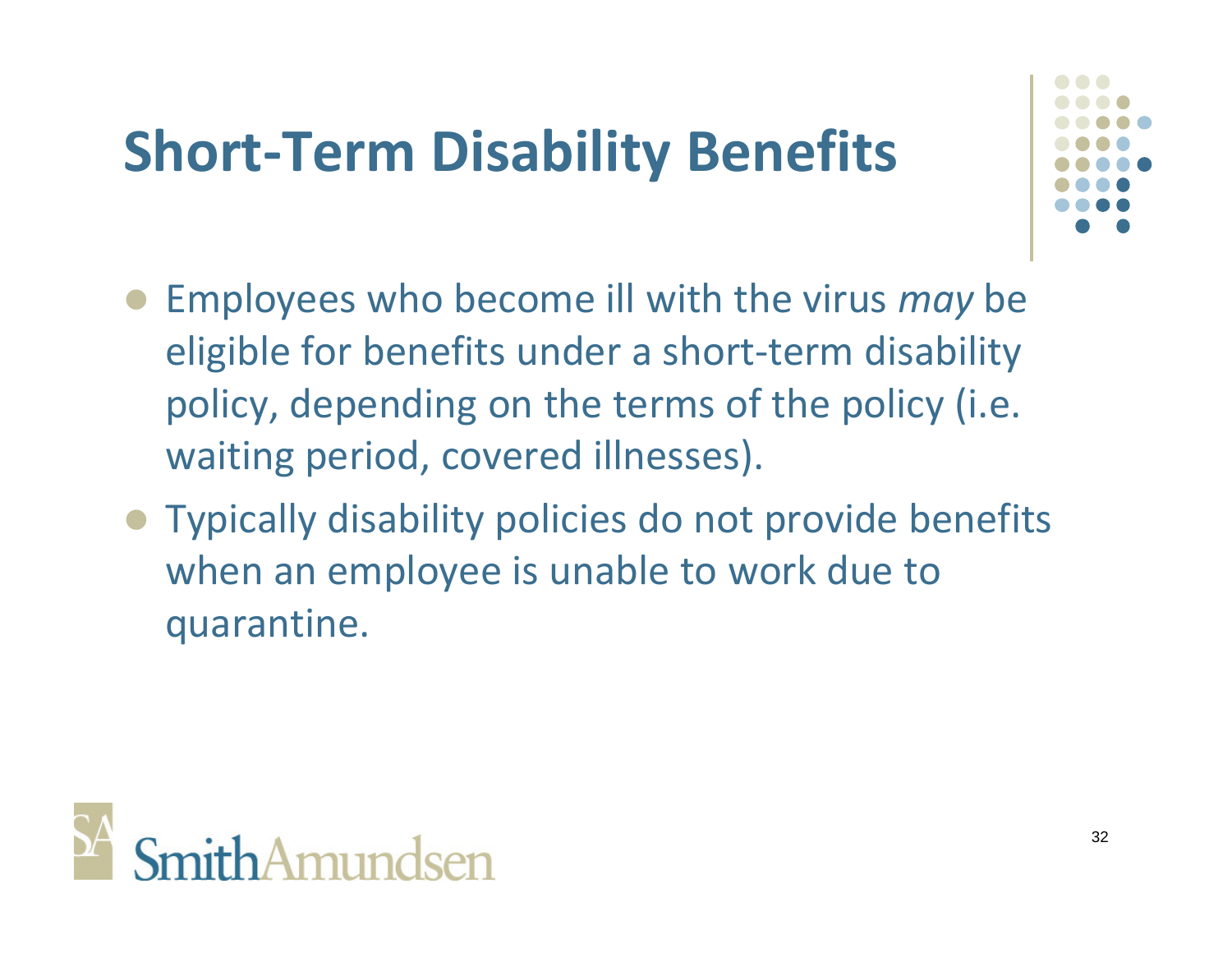# **Worker's Compensation**



**If an employee contracts COVID-19 from a coworker will he qualify for worker's compensation benefits?**

- Typically not.
- Depends on whether the illness or exposure "arose out of employment" and was "in the course and scope of employment." \*\*\*Difficult to prove.
- The type of worker and the workplace environment are critical factors in making this decision (i.e. healthcare workers may qualify).

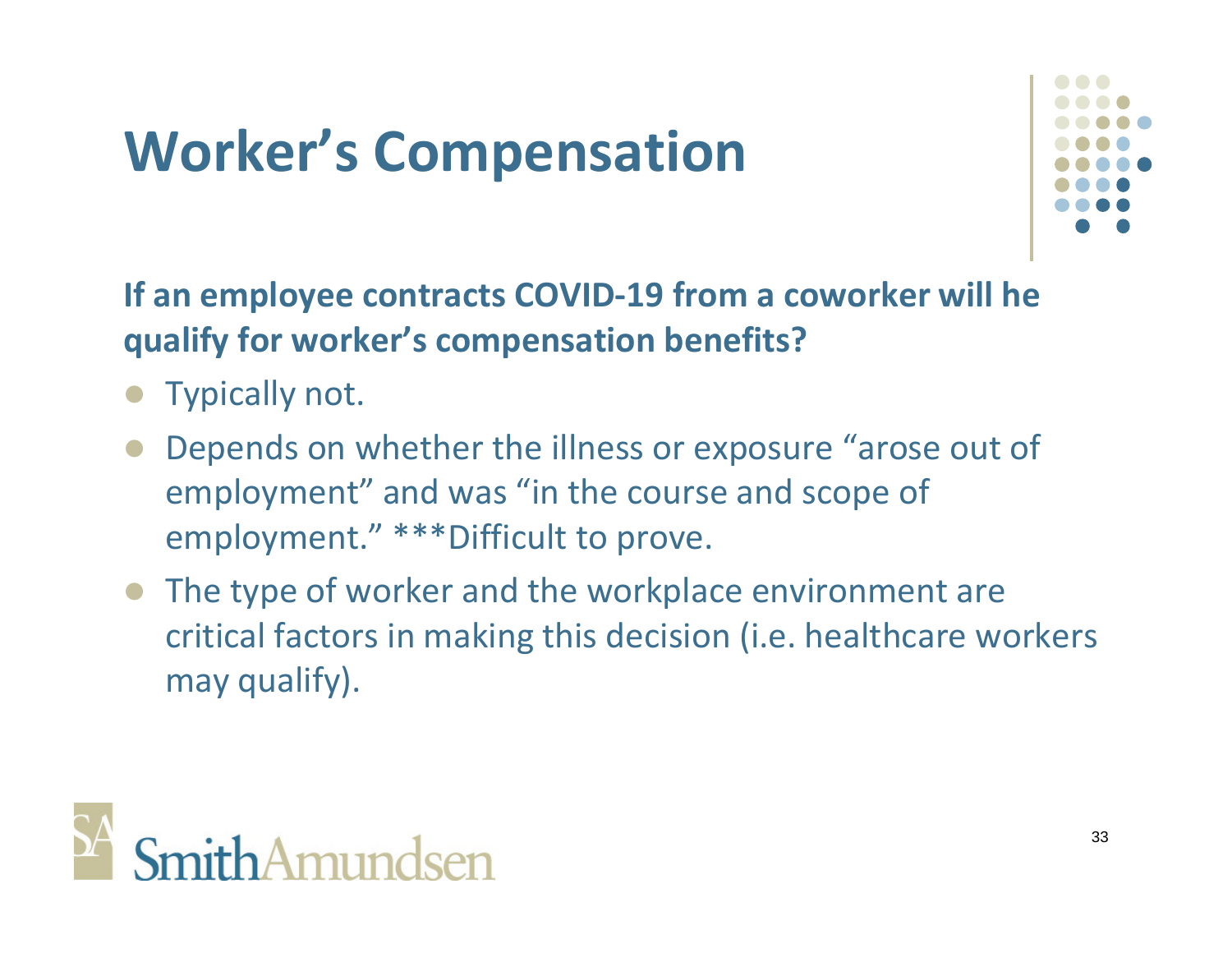# **HR6201 Unemployment Benefits Expansion:**

- The federal government is allowing and encouraging states to be more flexible with respect to eligibility.
- The federal government will provide states \$1Billion in additional funding for UI benefits.
- HR6201 also authorizes states to extend unemployment benefits beyond 26 weeks should they experience higher levels of unemployment.
- CARES Act provides States option of increasing unemployment caps by \$600.

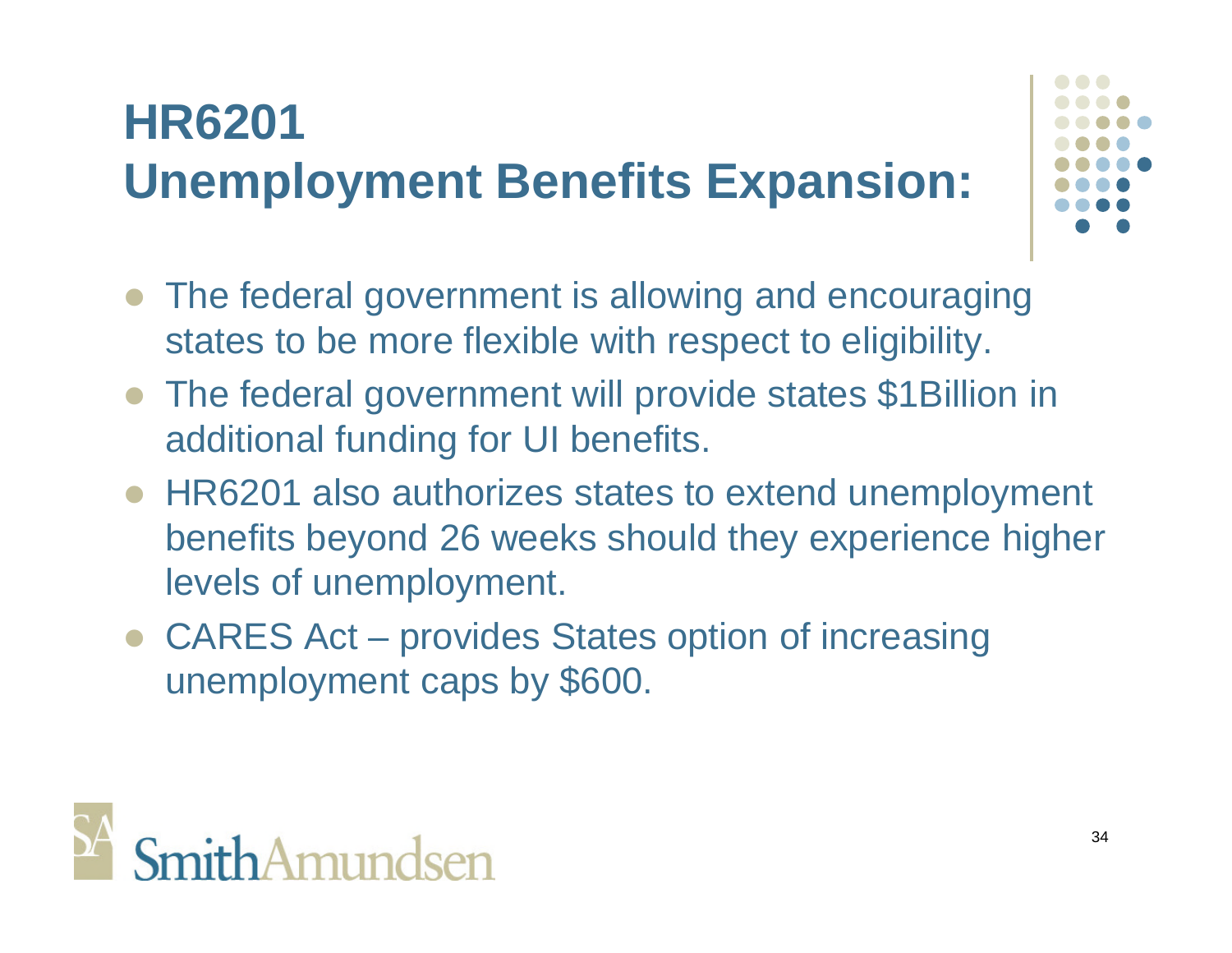# **Unemployment Benefits**



**Employer-instituted quarantines, temporary shutdowns or mass layoffs could entitle workers to unemployment benefits**

- Depends on the size and length of the temporary shutdown
- Other unemployment requirements must be met
	- o \*\*\*NOTE: An employee refusing to work due to FEAR of catching the virus is (at this time) will likely be deemed as REFUSING SUITABLE WORK and, therefore, ineligible for UI benefits. *BUT… note Plaintiff's Bar is likely looking at this as a possible "RETALIATION" theory down the road.*

*Employer Contribution Rates: Currently, no guidance if relaxed unemployment standards will still impact employer contribution rates…Currently this issue is being discussed by legislature.*

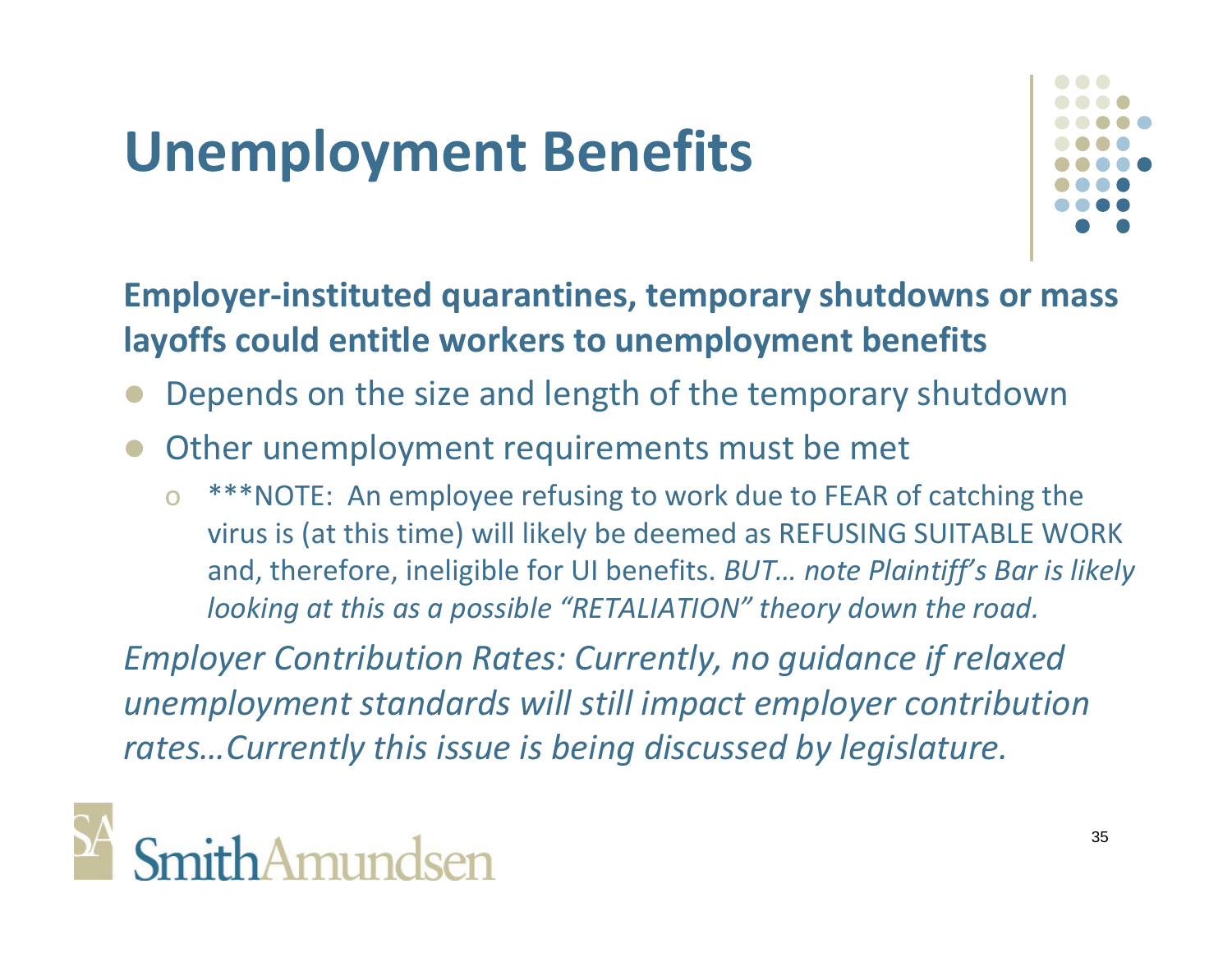# **Labor Relations Considerations**



- Employers operating in a unionized work environment have additional concerns regarding planning.
- Unionized employers should closely review their collective bargaining agreements to determine whether special provisions have been made in the event of a disruption of business operations.
- For example, some agreements may have provisions that provide paid time off to union workers in the event of an emergency when employees are prohibited from reporting to work.

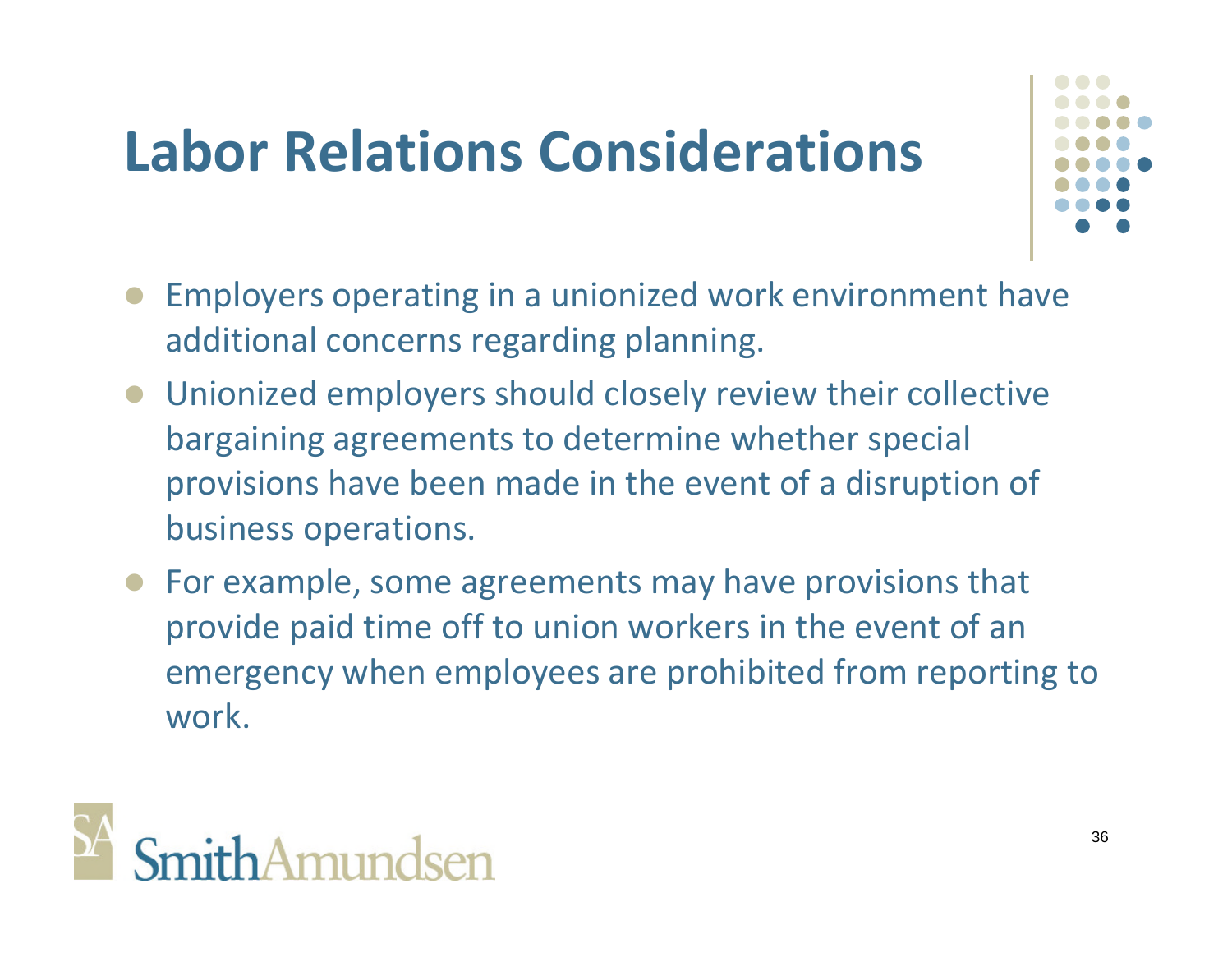# **What's the Interplay with WARN?**



**Federal WARN requires employers with 100 or more Full Time employees (Illinois is 75 FT Employees) to 60 day Written Notice to officials and employees of a plant closing or mass layoff.**

- A *plant closing* is 50 or more employment losses at a single site of employment in a 90-day period. (IL is 25 or more during 30/90 day period)
- A *mass layoff* is 50 or more employment losses at a single site of employment in a 90-day period that also involves 33% of the active workforce at the site. (IL is 33% or more FT employees of site, of at least 25 employees)
	- o **NOTE: Employees with less than 6 months of service in the prior 12 months, or who work less than 20 hours per week, are not counted.**
- Temporary layoffs of less than 6 months are not counted as an employment loss under Fed WARN.
- NOTE: Some states have their own mini-warn laws that require notice of 30, 60 or 90 days --- and some states still consider temporary/short layoffs for purposes of its mini-warn law (i.e. CA).

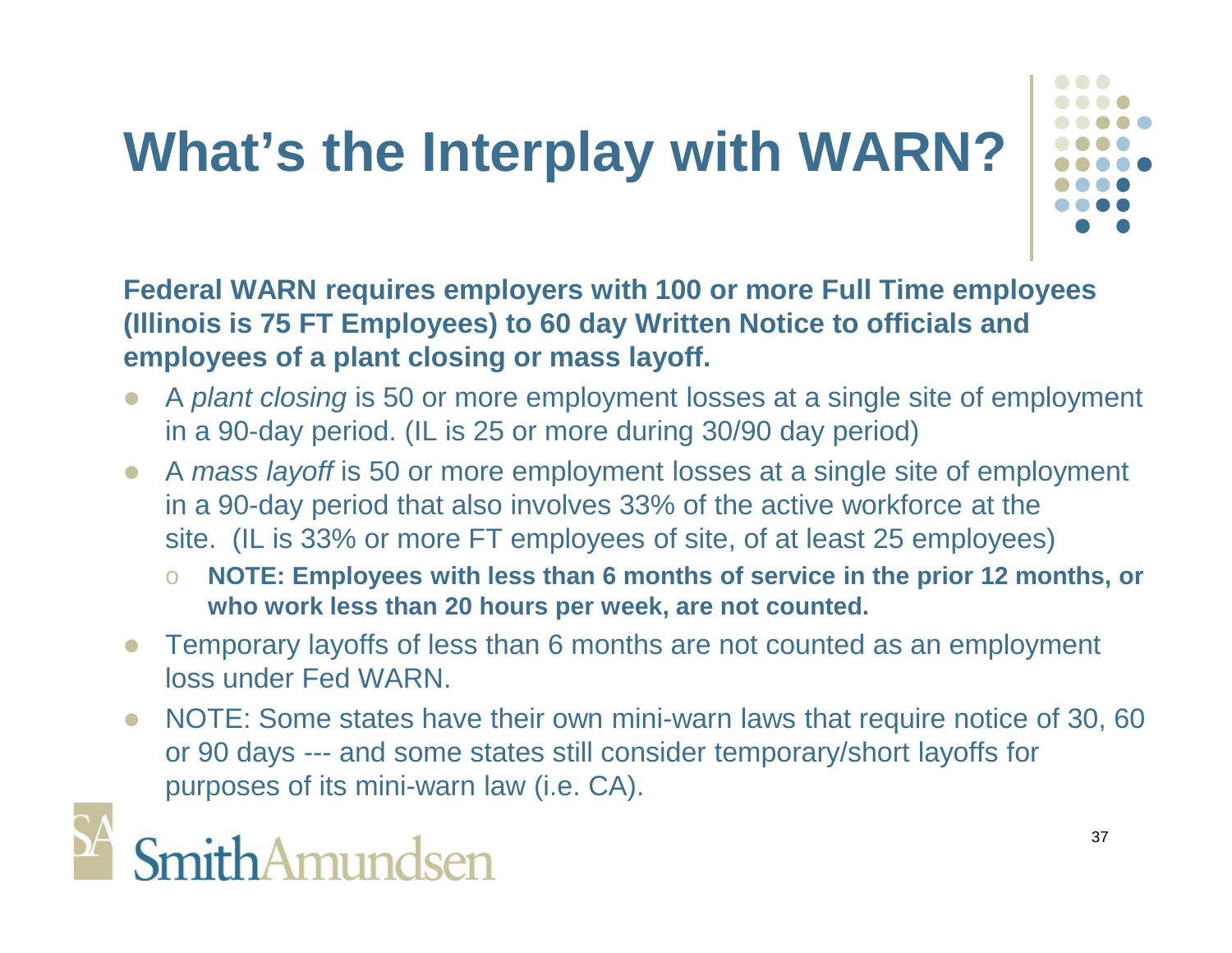# **What's the Interplay with WARN?**



- Under the current circumstances, the timing requirement will likely not be possible --- and, it's probable the timing requirement would not cause any legal issues for employers due to any one of the 3 general Federal WARN exceptions to the timing requirement:
	- 1) faltering company,
	- 2) unforeseen business circumstances, or
	- 3) natural disaster.

#### **BUT… NOTICE is still required to be given!!!**

 Also, some states don't have certain exceptions in their mini-warn laws (i.e. CA does not recognized the "unforeseen business circumstances" exception…BUT has waived for COVID-19 related closures).

\*\*\*Know the differences between layoffs/RIFs vs. furloughs. AND note, a furlough could still trigger WARN issues --- depending on the length of the furlough and/or the location of the worksite.

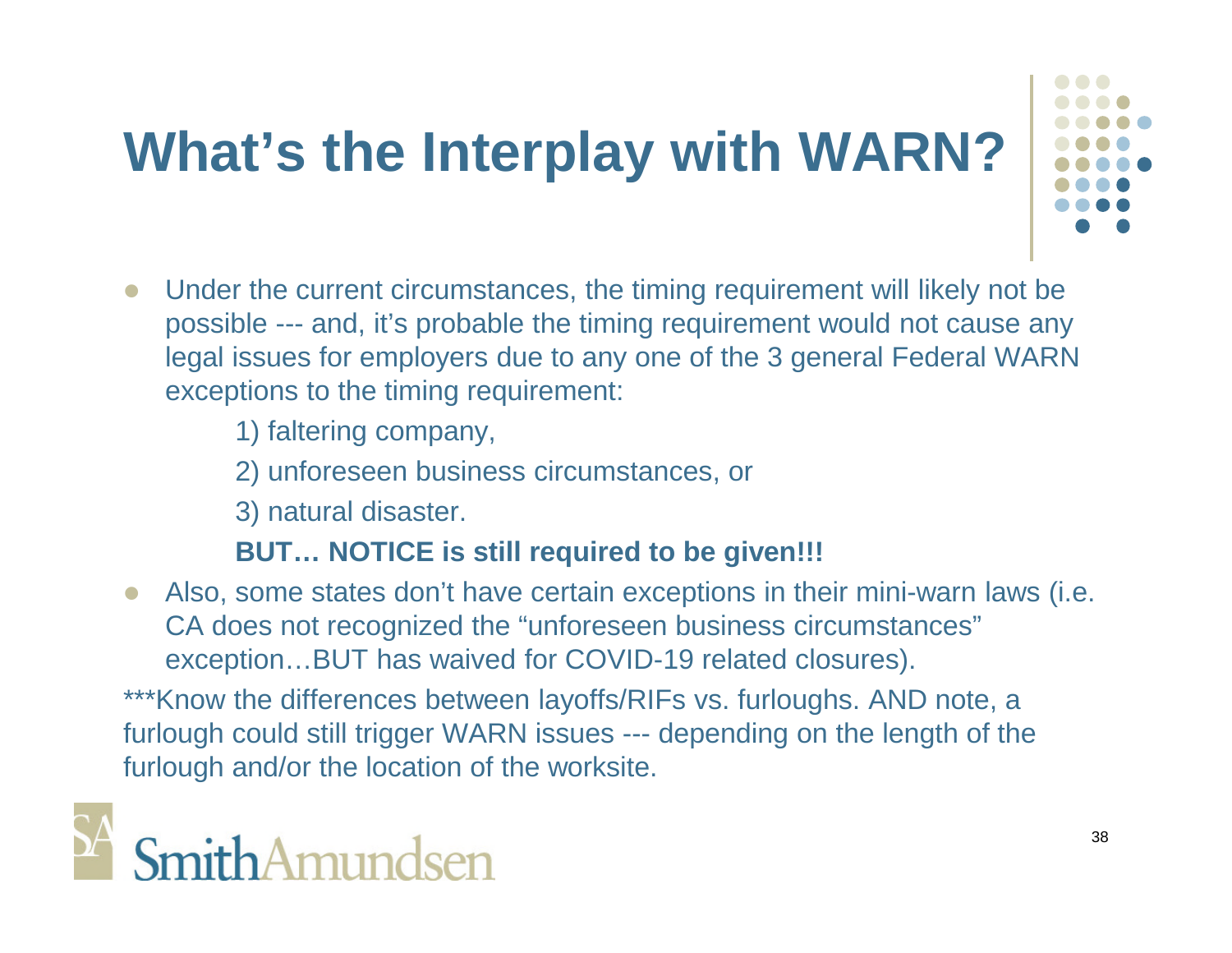# **Additional Considerations**



- Consider a review of insurance policies in regards to business interruption and third party claims.
- Evaluate technology infrastructure to determine extent of remote access that can be supported.
- Review business continuity plans to ensure situation presented by COVID-19 is addressed.
- Review borrowing needs (i.e. lines of credit) and review financial obligations carefully (i.e. bank covenants).
- Read our BLOG page for updates...
	- o **https://www.salawus.com/practices-covid19-task-force.html**